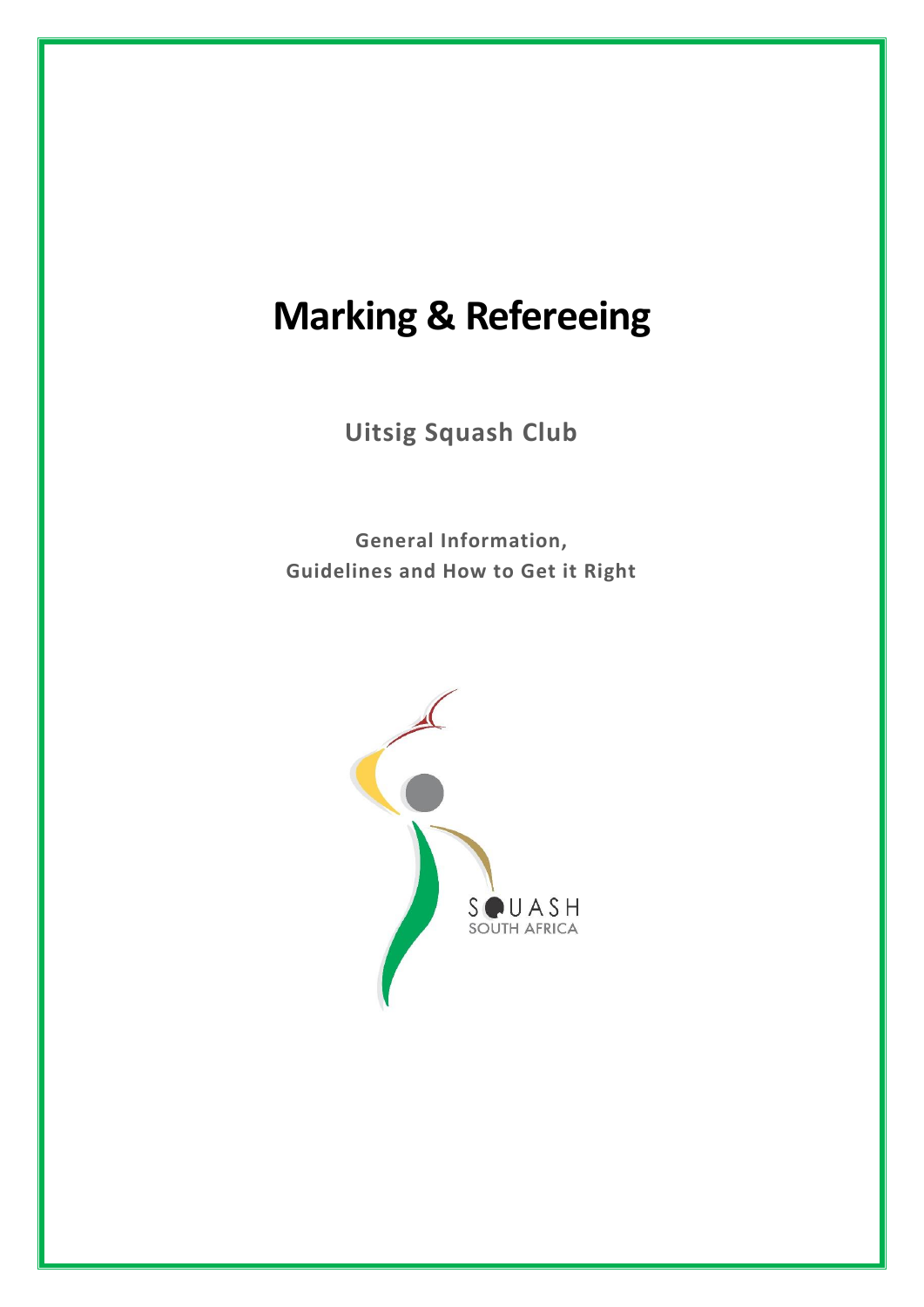# **Table of Contents**

| A              | The Outcomes of this Workshop                                     | 3              |
|----------------|-------------------------------------------------------------------|----------------|
| 1              | <b>Basic Outcomes</b>                                             | 3              |
| 2              | What the Course Doesn't Cover                                     | 3              |
| B              | Marking & Refereeing                                              | $\overline{4}$ |
| 1              | Duties of the Marker                                              | $\overline{4}$ |
| 2              | Duties of the Referee                                             | 5              |
| 3              | <b>General Play</b>                                               | 5              |
| 4              | Censure                                                           | 6              |
| C              | <b>Resources</b>                                                  | 10             |
| 1              | Squash SA website for refereeing resources                        | 10             |
| $\overline{2}$ | <b>WSF Website</b>                                                | 10             |
| 3              | <b>Presenter's Contact Details</b>                                | 10             |
|                | Appendix A   Definitions of On-Court Code of Conduct Violations   | 11             |
|                | Appendix B   Code for South African Referees                      | 12             |
|                | Appendix C   The Role of a Technical Official in Sport            | 13             |
|                | Appendix D   Qualities of a Good Official                         | 16             |
|                | Appendix E   Conduct on Court - Guidelines for Rule 15 Violations | 18             |
|                | Appendix F   A Referee's Phrasebook                               | 21             |
|                | Appendix G   Illness, Injury and Bleeding (Rule 14)               | 22             |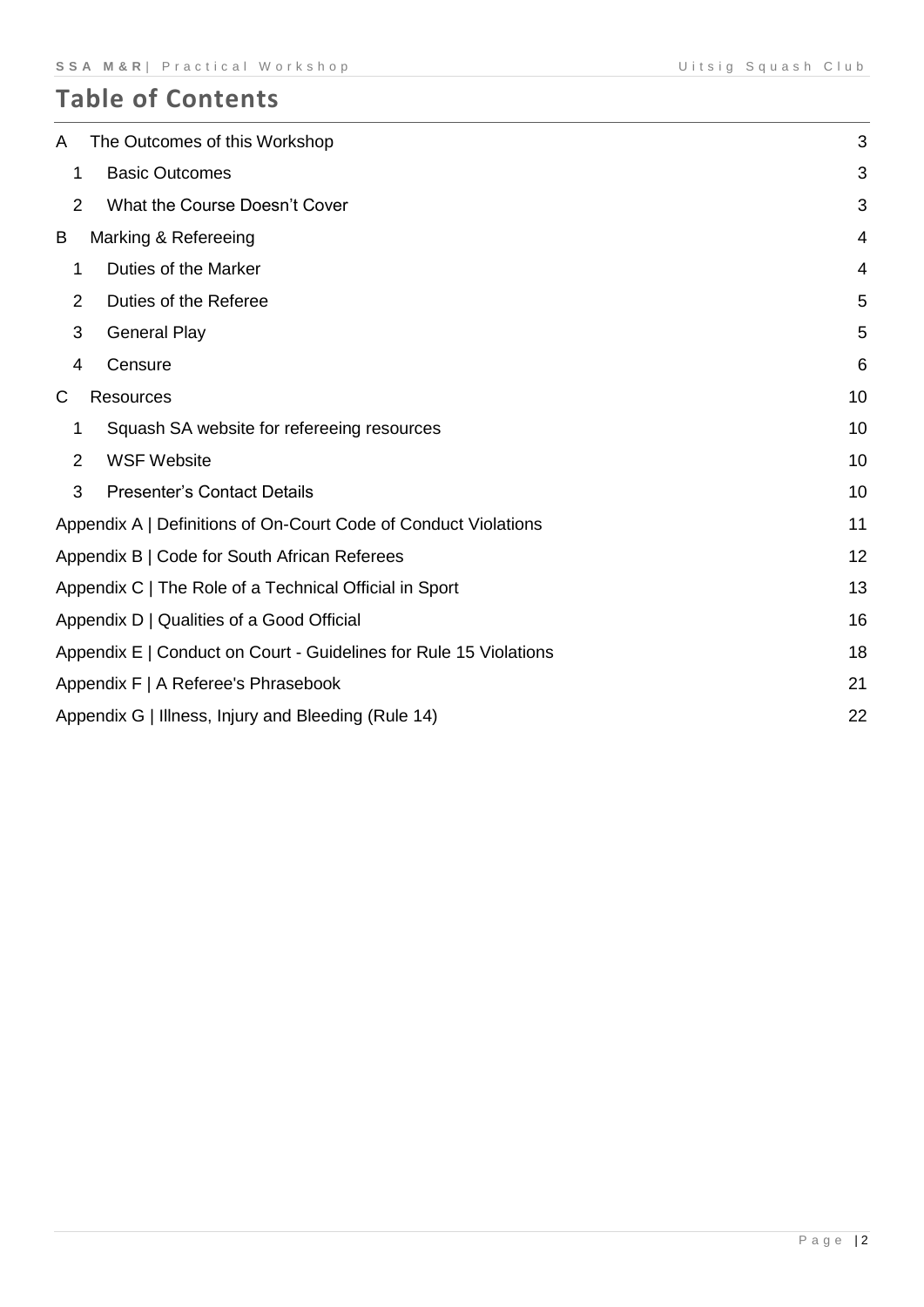# <span id="page-2-1"></span><span id="page-2-0"></span>**A The Outcomes of this Workshop**

#### **1 Basic Outcomes**

- Know the role of and the correct terminology used by a Marker
- Know the role of and the correct terminology used by a Referee
- Know the correct times allowed for various intervals during a game of squash
- Know the rules relating to the serve
- Understand the basic rules relating to interference on court
- Know the different categories relating to injuries and the times allowed for recovery (including for bleeding)
- Have a basic knowledge of the conduct rule and when it can be used

## <span id="page-2-2"></span>**2 What the Course Doesn't Cover**

- This course will not make you a qualified Referee!
- Complex interference situations
- Detailed information regarding illness, injury and bleeding
- Detailed information about the Conduct Rule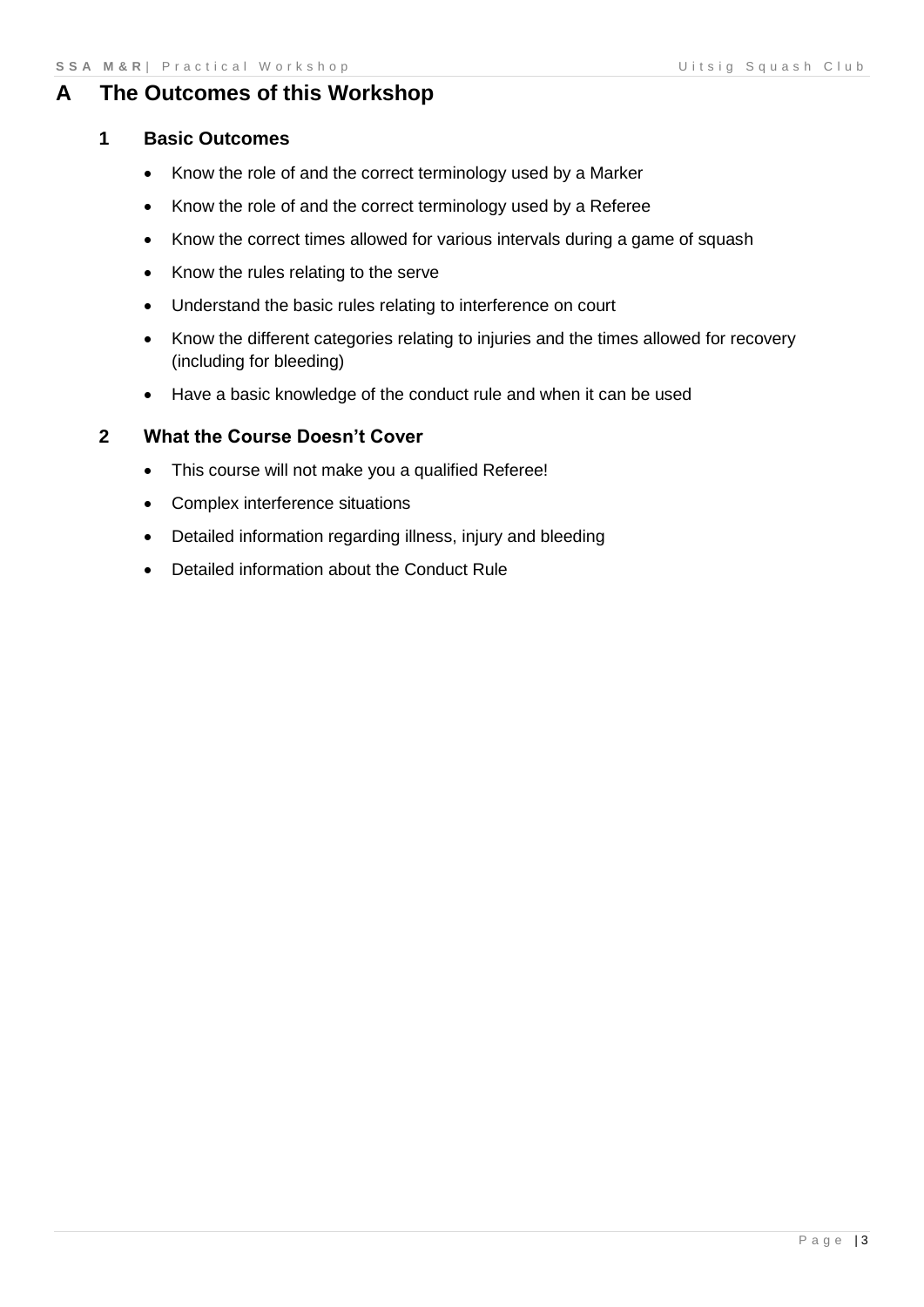## <span id="page-3-1"></span><span id="page-3-0"></span>**B Marking & Refereeing**

#### **1 Duties of the Marker**

• Announce the match

Welcome to the [Tournament Name/League Name] [Round/String] match between [Player Name] from [Club/Team/Country] to serve and [Player Name] from [Club/Team/Country] to receive. Best of 5 games, love-all

• Introduce each game

e.g. [Player surname] leads by 1 game to love. Love-all

- Call the score at the end of each rally
- Announce the result at the end of each game

e.g. 11-9, game to [Player Surname]. [Player Surname] leads by 2 games to love

Repeat the Referee's decision after a player's request for a LET

e.g. YES LET, 3-all

**The Score**

| $\circ$ | Server's score is always called first                        | Player A | <b>Player B</b> |
|---------|--------------------------------------------------------------|----------|-----------------|
| $\circ$ | If the score is equal, the correct wording is "ALL"          | 0R       |                 |
|         | e.g. Love-all or 2-ALL                                       | 11       | 1R              |
|         | DO NOT use "EACH" or "TOGETHER"                              |          | 2L              |
| $\circ$ | At 10-all, play continues until one player is 2 points ahead | 31       | 3R              |
|         | e.g. 12-10 or 13-11                                          |          | 4R              |
| $\circ$ | The Marker indicates this by saying                          |          | 5L              |
|         | 10-all: a player must win by 2 points                        |          | 6R              |

- **GAME BALL** indicates that one player requires one point to win the game
- **MATCH BALL** indicates that one player requires one point to win the match

#### **NOTE:**

- o **DO NOT** split the score when the server has game or match ball
- o **RIGHT** "10-6, Game Ball" or "10-6, Match Ball"
- o **WRONG** "10 Game Ball 6" or "10 Match Ball 6"
- o **WRONG** "10 Game Point 6" or "10 Match Point 6"
- Calls

| <b>Fault</b> | When the ball is hit directly into the tin or on to the floor (one word,<br>one action) |
|--------------|-----------------------------------------------------------------------------------------|
| Not Up       | Double bounce on the floor or double hit on wall racket (two words,<br>double action)   |

- **Out** Wrong to say "out of court"
- **Hand Out** Change of server (not "hand in")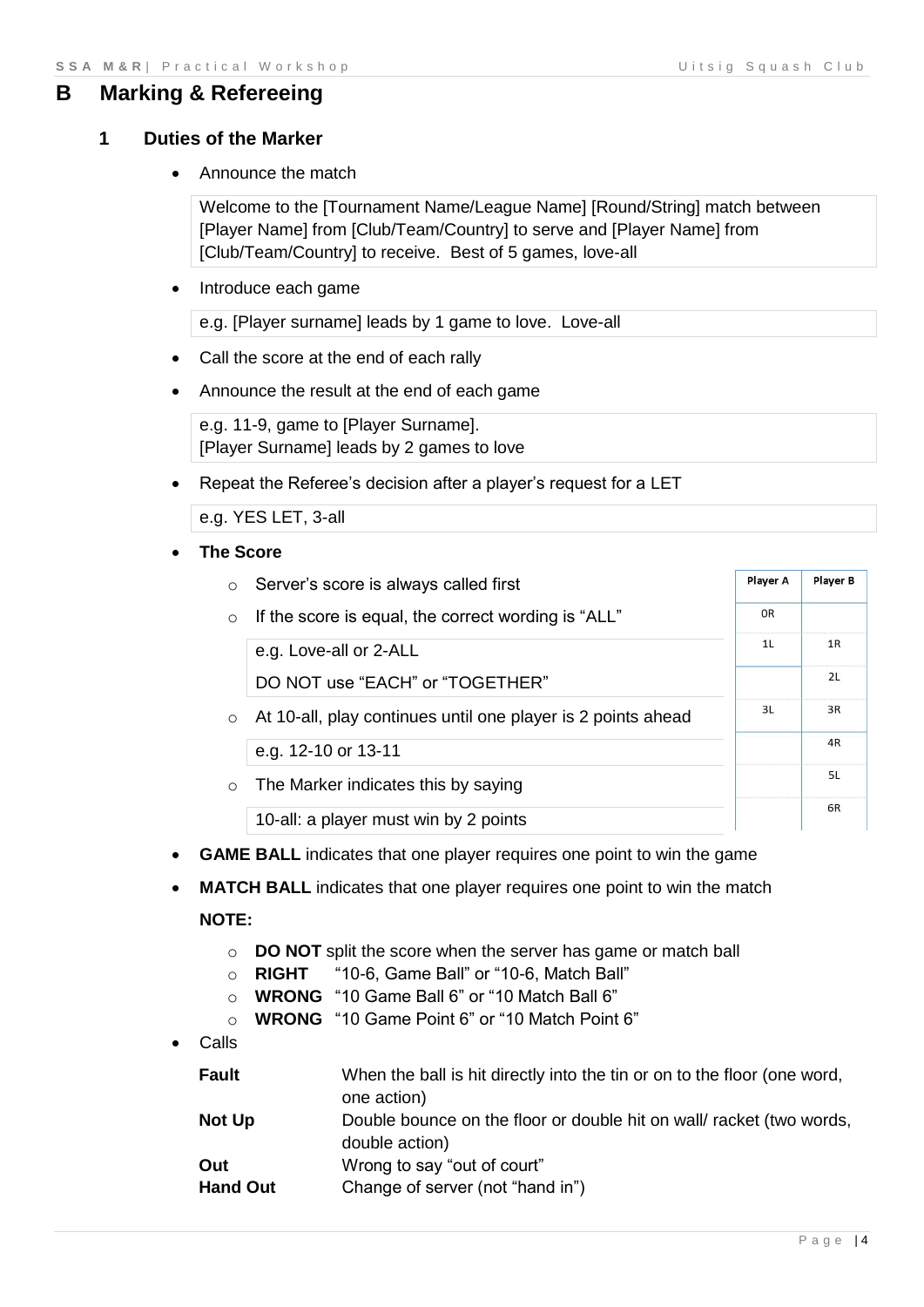#### <span id="page-4-0"></span>**2 Duties of the Referee**

- To keep score
- To award LETs, STROKEs and NO LETs when a player appeals for interference
- To rule if a player appeals against the Marker's call or lack of call
- To enforce all rules relating to time
- To enforce all rules relating to illness, injury and bleeding
- To apply Rule 15 (Conduct) if a player's conduct is unacceptable

#### **THE REFEREE'S DECISION IS FINAL**

Calls

| <b>Stop</b>      | To stop play.                                                                                                                                                                |
|------------------|------------------------------------------------------------------------------------------------------------------------------------------------------------------------------|
| <b>Time</b>      | To indicate that a period of time prescribed has elapsed.                                                                                                                    |
| <b>Half Time</b> | To advise players of the mid-point of the warm-up period.                                                                                                                    |
| 15 Seconds       | To advise the players that 15 seconds of a permitted 90 second<br>interval remain.                                                                                           |
| <b>YES LET</b>   | When allowing a LET, following a player's appeal for a LET.                                                                                                                  |
| <b>NO LET</b>    | When disallowing a player's appeal for a LET.                                                                                                                                |
| <b>STROKE To</b> | (player or team name)<br>To advise that the player named is to be awarded a STROKE                                                                                           |
|                  | <b>LET/ Play A LET</b> To advise that a rally is to be replayed in circumstances where the<br>wording "YES LET" is not applicable (may be accompanied by an<br>explanation). |

#### <span id="page-4-1"></span>**3 General Play**

**Warm-Up**

| Question                                                   | <b>Answer</b>                                                                              |
|------------------------------------------------------------|--------------------------------------------------------------------------------------------|
| How long is the warm-up?                                   | 5 minutes                                                                                  |
| When must the player's change sides<br>during the warm-up? | After 2% minutes                                                                           |
| What constitutes a fair warm-up?                           | Hitting the ball to yourself 2 or 3 times before hitting<br>a cross-court to your opponent |

#### **The Serve**

- o The server chooses which side to serve when he has won the serve
- o While retaining the serve, the server must serve from alternate boxes
- o The server must wait for the Marker to call the score before serving
- o The server must not serve before the receiver is ready

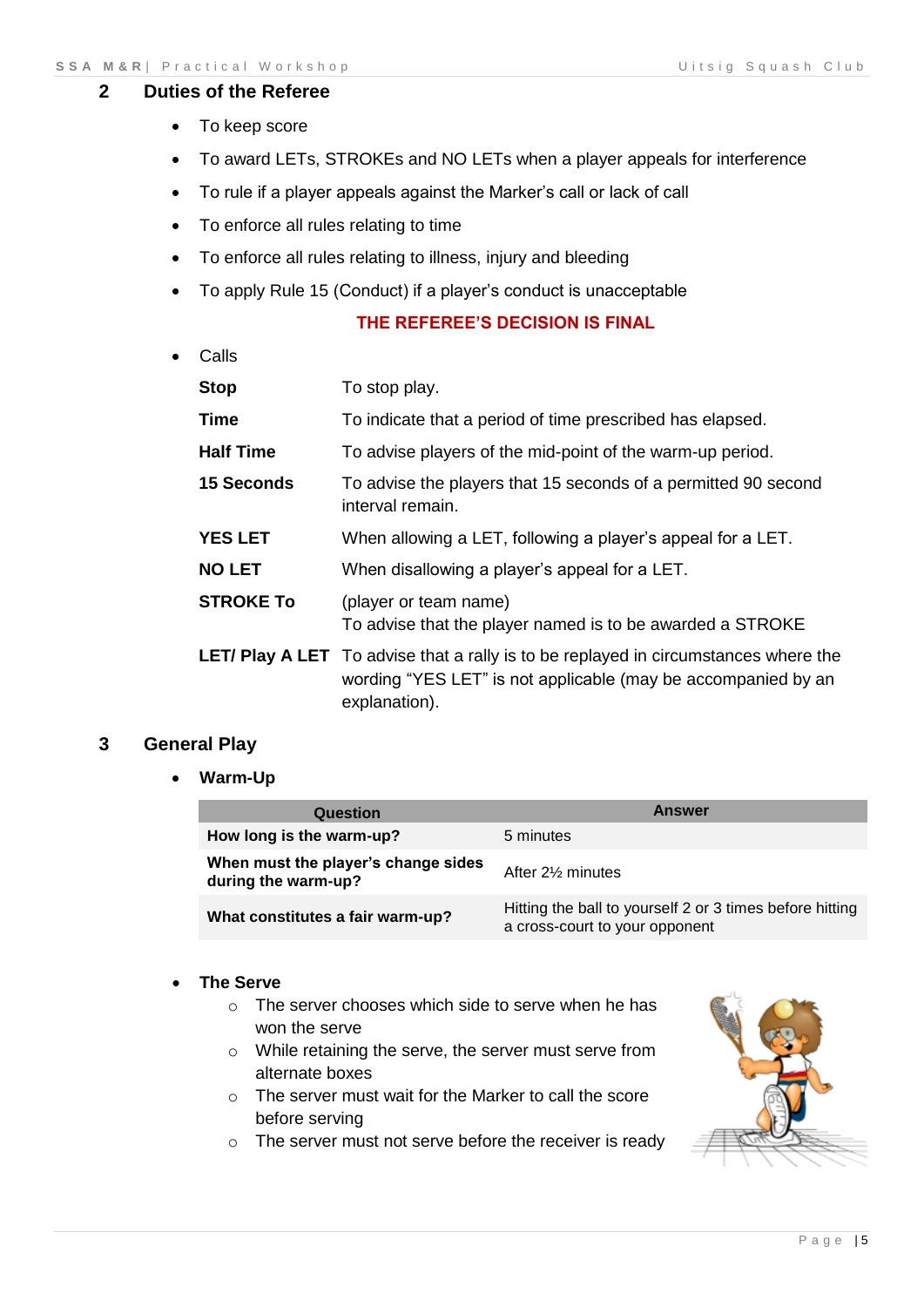#### **What must happen for a serve to be classed as good?**

- 1. The server must drop or throw the ball and strike it before it touches anything else
- 2. When the server hits the ball, one foot must be in contact with the floor inside the service-box with no part of that foot touching any boundary of that box
- 3. The ball must be struck directly to the front wall
- 4. The ball must hit the front wall between the service-line and the out-line
- 5. The ball must bounce in the opposite quarter-court without touching any line
- 6. The ball is not served out
- **Intervals**

| Question                                                                       | <b>Answer</b> |
|--------------------------------------------------------------------------------|---------------|
| How long is the interval between<br>the warm-up and the start of the<br>match? | 90 seconds    |
| How long is the interval between<br>games?                                     | 90 seconds    |
| How about the interval between<br>games 4 and 5?                               | 90 seconds    |
| Can players strike the ball during<br>any interval?                            | Yes           |

#### <span id="page-5-0"></span>**4 Censure**

**Interference (Rule 8)**

| Question                                                        | Answer        |
|-----------------------------------------------------------------|---------------|
| What is a STROKE                                                |               |
| What is a LET                                                   |               |
| What is a NO LET                                                |               |
| How does a player appeal to the<br>Referee for a STROKE or LET? | "LET, please" |

- The outgoing player must make **EVERY EFFORT** to clear their shot so that the opponent has:
	- 1. A **fair view of the ball** on its rebound from the front wall
	- 2. Unobstructed **direct access** to the ball
	- 3. The space to make a **reasonable swing** at the ball
	- 4. The **freedom to strike the ball** to any part of the entire front wall
- The incoming player must make **EVERY EFFORT** to get to and play the ball



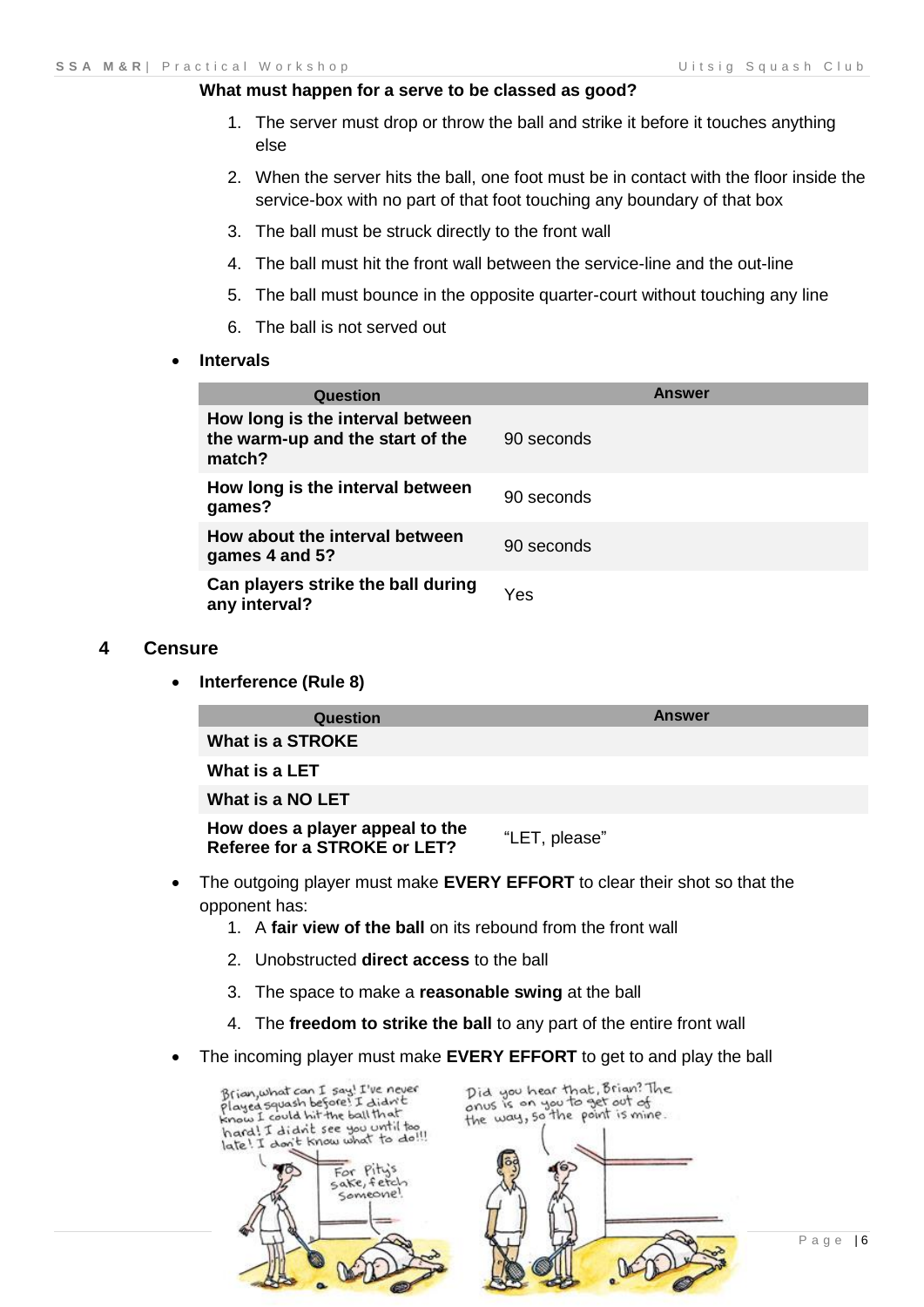#### **General Points**

- o No interference or no reasonable fear of injury = **NO LET**
- $\circ$  Interference but the striker would NOT have been able to make a good return = **NO LET**
- o Striker played beyond the point of interference = **NO LET**
- o Minimal interference = **NO LET**
- o Opponent not making every effort to avoid interference = **STROKE TO STRIKER**
- o Opponent making every effort to avoid interference = **YES LET**
- o Interference and striker would have made winning return = **STROKE TO STRIKER**

#### **Further Attempt**

- o Striker requests a LET for interference while making a further attempt to strike the ball and could have made a good return  $=$  YES LET
- **Turning**
	- o Turning is the action of the player who strikes, or is in a position to strike, the ball to the right of the body after the ball has passed behind him to the left (or *vice versa*), whether the player physically turns or not.



#### **Ball Hitting a Player**

- $\circ$  The ball hits the non-striker and the return was going directly to the front wall = **STROKE TO STRIKER**
- $\circ$  The ball hits the non-striker and hit or would have hit any other wall before the front wall **= YES LET**
- o The ball hits the non-striker and the striker had turned **= STROKE TO NON-STRIKER**

#### **Appeals**

What the Referee's decision is if:

o Marker's call or lack of call was correct = **result of rally stands**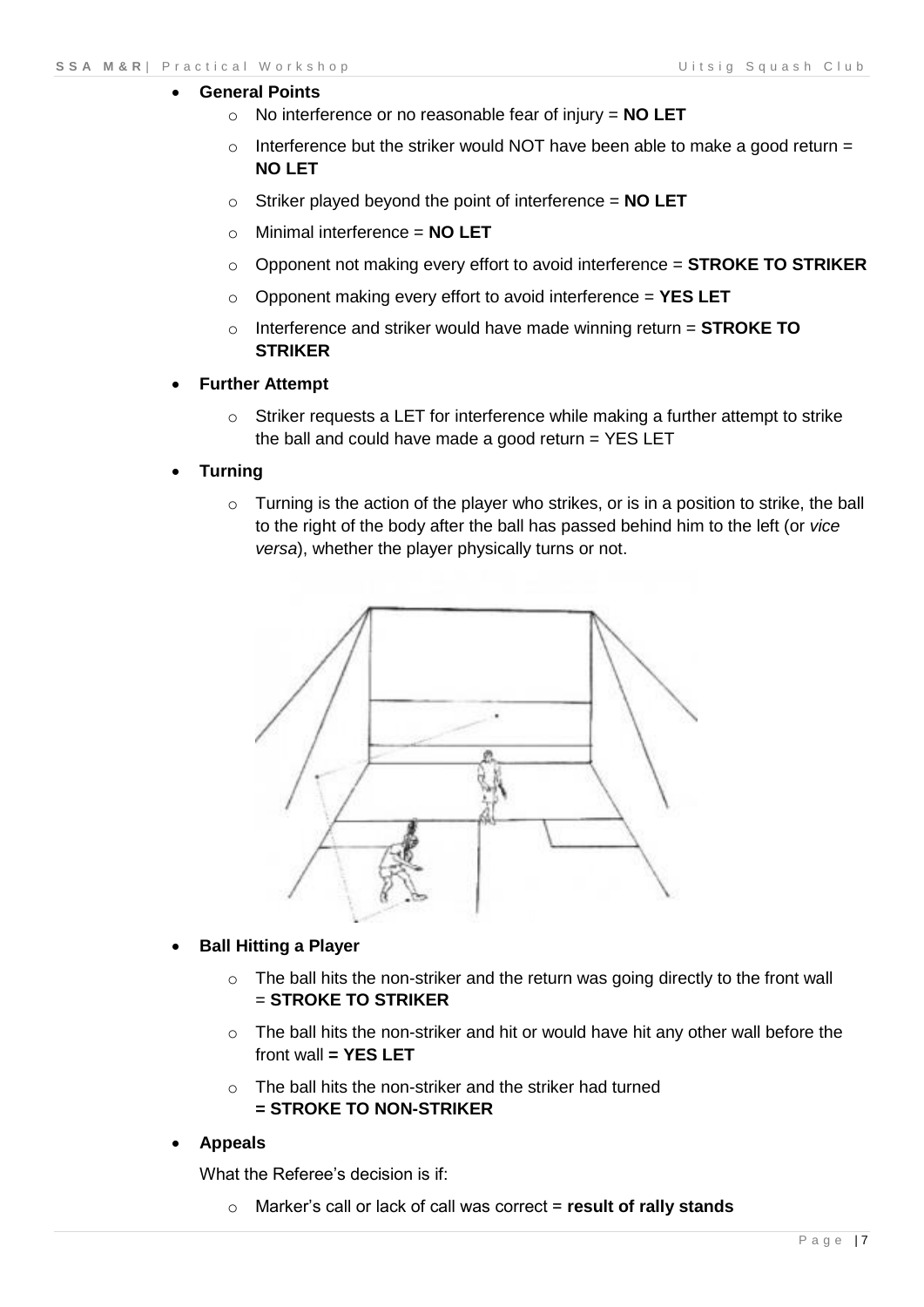- o Marker's call was incorrect = **YES LET**
- o Marker made no call on a return that was **NOT GOOD** = award rally to other player
- o Referee is uncertain whether the return was good = **YES LET**
- $\circ$  Referee is uncertain whether the return was good but the Marker's call interrupted a winning return by the other player = **STROKE TO OTHER PLAYER**

**NOTE:** wait until the end of the rally to appeal a Marker's call or lack of call

#### **The Ball**

- o The ball breaks during a rally = **YES LET**
- $\circ$  Player stops play to appeal that a ball is broken but the ball is not broken = **award rally to the other player**
- o If the receiver, before attempting to return the serve, appeals that the ball is broken, and it is, the Referee, if uncertain when it broke, must allow a LET for the previous rally

#### **Fallen Object**

- o A player who drops a racket may **pick it up and play on**.
- $\circ$  If a player drops any other object without any contact with the opponent, the **opponent wins the rally**.

#### **Distraction**

- $\circ$  Either player may request a LET because of distraction but must do so immediately
- o If distraction was caused by one of the players then:
	- **If accidental, a LET** is allowed
	- **If deliberate, Rule 15 (Conduct) must be applied**
- o If the distraction was not caused by one of the players, a **LET** is allowed
- **Illness & Injury**

|                                                                                | <b>Illness</b> | <b>Injury</b>                                                                                                      |
|--------------------------------------------------------------------------------|----------------|--------------------------------------------------------------------------------------------------------------------|
| Cramp<br>Nausea<br>$\bullet$<br>Asthma Attack<br>$\bullet$<br><b>Dizziness</b> |                | • Sprained ankle<br>• Bruising/swelling caused by being hit by a<br>racket/ball<br>Broken bones<br>• "LET, please" |

- $\circ$  A player who suffers an illness must either continue play immediately or concede the game in progress and take the **90-second** interval between games to recover
- $\circ$  If a player vomits on court, the match is awarded to the opponent

#### o **Categories of Injury:**

- **Self-inflicted**
- **Contributed**
- Opponent-inflicted
	- Accidental
	- Deliberate or Dangerous

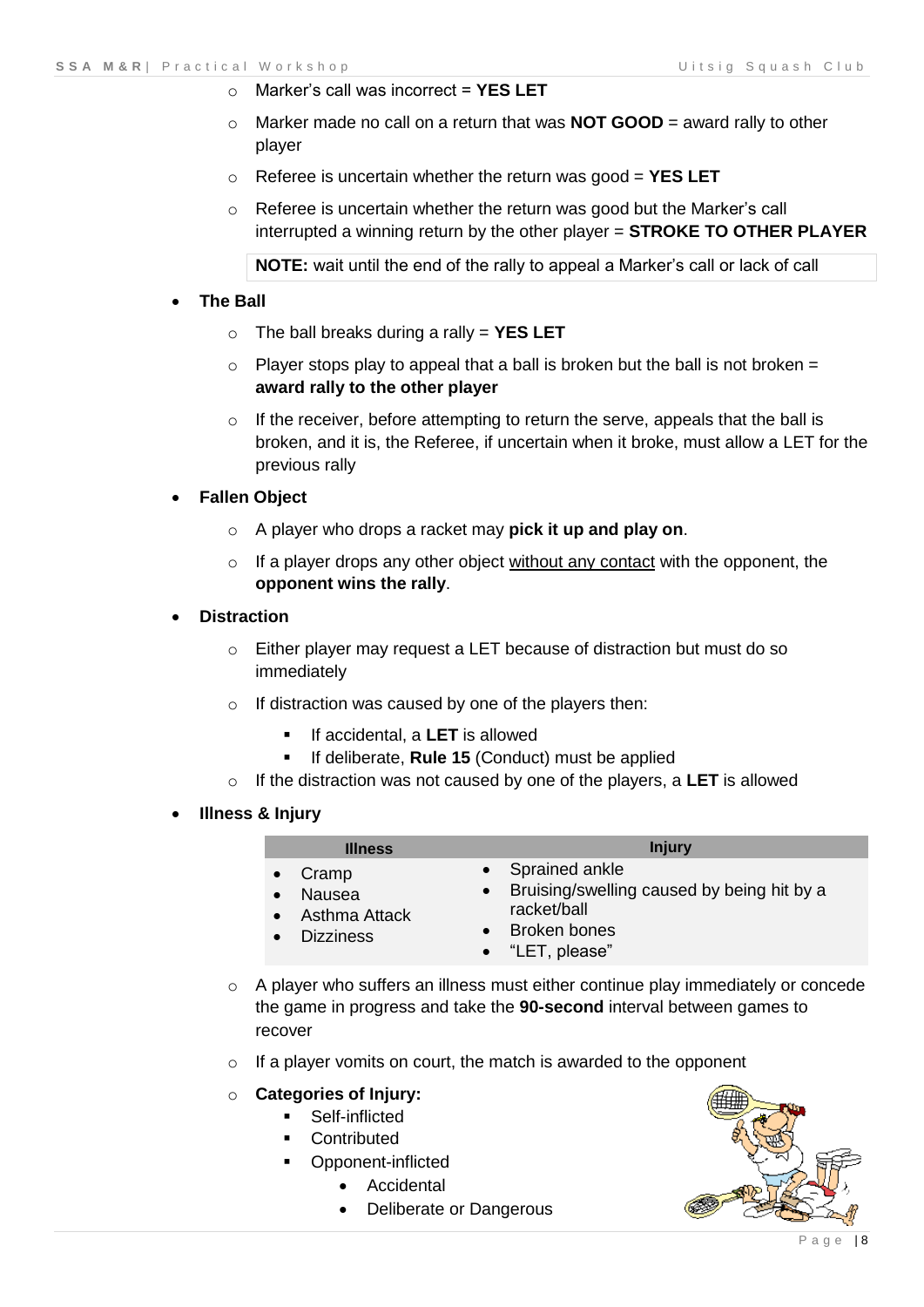| <b>Illness</b>                            | <b>Injury</b>                                                                                                                                                                                                                                   |
|-------------------------------------------|-------------------------------------------------------------------------------------------------------------------------------------------------------------------------------------------------------------------------------------------------|
| <b>Self-inflicted</b>                     | 3 minutes recovery time<br>May also concede the game and take the<br>additional 90-second interval between games<br>Only one game may be conceded<br>If additional recovery time is required, the player<br>$\bullet$<br>must concede the match |
| <b>Contributed</b>                        | 15 minutes recovery time<br>٠<br>Referee may allow an additional 15 minutes<br>If the player is unable to continue, match is<br>awarded to the opponent                                                                                         |
| <b>Opponent-inflicted</b><br>(Accidental) | 3 minutes recovery time<br>May also concede the game and take the<br>additional 90-second interval between games<br>Only one game may be conceded<br>If additional recovery time is required, the player<br>$\bullet$<br>must concede the match |
| <b>Opponent-inflicted</b><br>(Deliberate) | 15 minutes recovery time<br>$\bullet$<br>Referee may allow an additional 15 minutes<br>$\bullet$<br>If the player is unable to continue, match is<br>awarded to the opponent                                                                    |

#### **Bleeding**

- o Whenever bleeding occurs, play must stop and the player must leave the court immediately to attend to the bleeding
- o The player is allowed a reasonable time to stop the bleeding
- o Play may only resume after the bleeding has stopped
- o If the bleeding is caused a result of the opponent's **deliberate or dangerous** action, the match is awarded to the injured player
- $\circ$  If bleeding re-occurs, no further recovery time is permitted and the player must concede the game in progress, using the 90-second interval for further treatment. If the bleeding has not then stopped, the player must concede the match

#### **Conduct**

- o Neither player may request a change of any Official
- o Players must not behave in a manner that is unfair, dangerous, abusive, offensive or in any way detrimental to the sport
- $\circ$  If a player's conduct is unacceptable, the Referee must penalise the player with a **Conduct Warning**, **Conduct STROKE**, **Conduct Game** or **Conduct Match** as appropriate.
- o The Referee can award the penalty as follows:
	- **Conduct Warning** player A for receiving coaching during play
	- **Conduct** player A, **STROKE** to player B for time wasting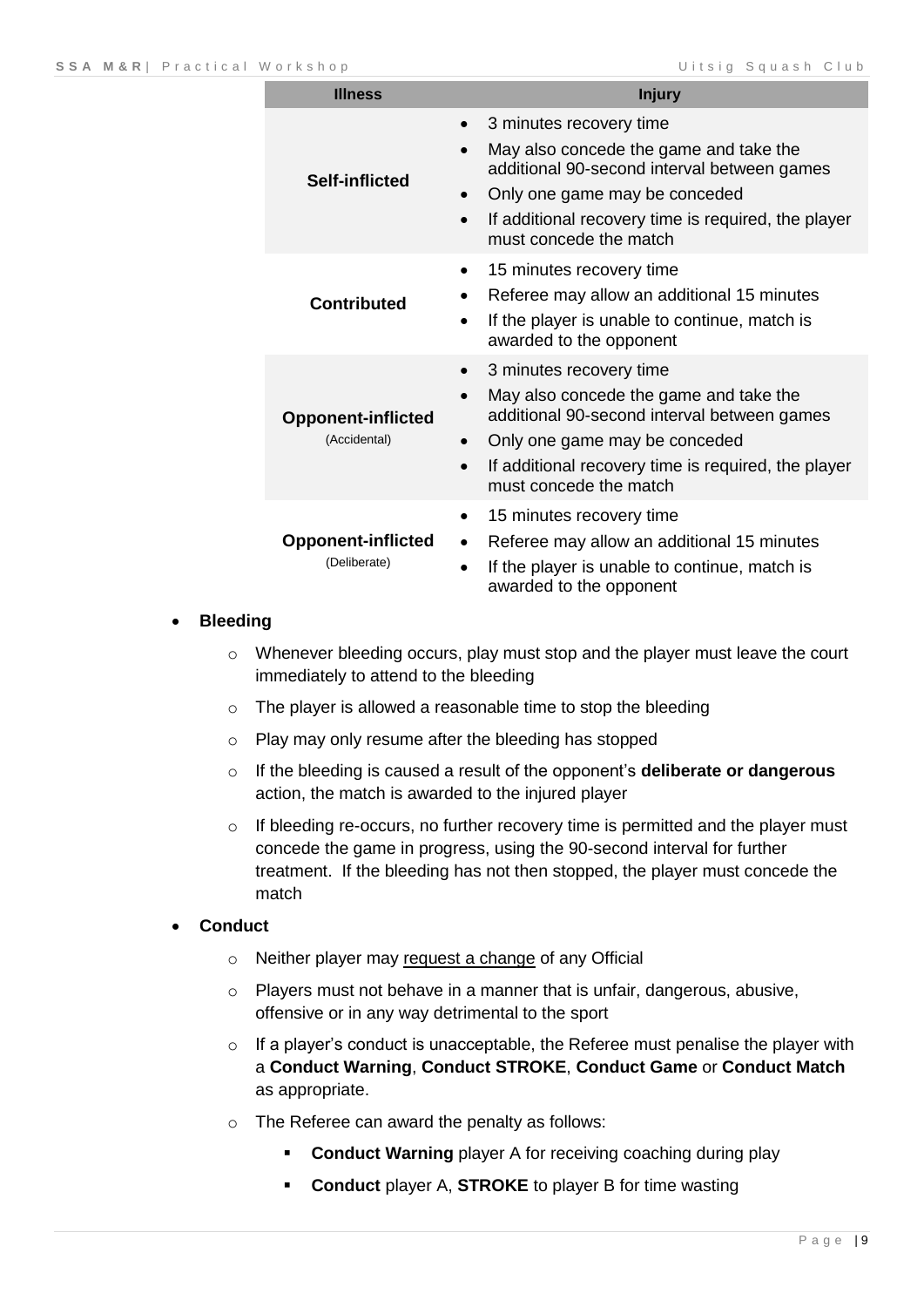#### **Summary**

- o **The Marker** is responsible for announcing the score and making the appropriate call when the ball is not good
- o **The Referee** is responsible for deciding on any appeals by the players and enforcing all rules relating to time. The Referee's decision is final.
- o The outgoing player must make **EVERY EFFORT** to clear the ball and allow the incoming player a fair view of the ball, direct access to the ball, space for a reasonable swing and freedom to hit the ball to the front wall.
- o The incoming player must make **EVERY EFFORT** to get to and play the ball
- o There are 3 different categories of injury, each with differing recovery times
- o The Conduct Rule (**Rule 15**) can be used to penalise unsportsmanlike behaviour on the court

### <span id="page-9-1"></span><span id="page-9-0"></span>**C Resources**

#### **1 Squash SA website for refereeing resources**

- [www.squashsa.co.za/marking-refereeing](http://www.squashsa.co.za/marking-refereeing)
- Marking sheets
- How to become a qualified referee
- List of referees in SA
- Refereeing structure
- Who to contact regarding refereeing

#### <span id="page-9-2"></span>**2 WSF Website**

- [www.worldsquash.org/ws/rules-of-squash-2](http://www.worldsquash.org/ws/rules-of-squash-2)
- Singles Rules 2014 | [www.worldsquash.org/ws/wp](http://www.worldsquash.org/ws/wp-content/uploads/2017/06/170620_Rules-of-Singles-Squash-2014-V2014-04.pdf)[content/uploads/2017/06/170620\\_Rules-of-Singles-Squash-2014-V2014-04.pdf](http://www.worldsquash.org/ws/wp-content/uploads/2017/06/170620_Rules-of-Singles-Squash-2014-V2014-04.pdf)
- Introduction to the Rules of Singles Squash 2014 | [www.worldsquash.org/ws/wp](http://www.worldsquash.org/ws/wp-content/uploads/2015/11/150601_Rules-of-Singles-Squash-2014-V2014-03.pdf)[content/uploads/2015/11/150601\\_Rules-of-Singles-Squash-2014-V2014-03.pdf](http://www.worldsquash.org/ws/wp-content/uploads/2015/11/150601_Rules-of-Singles-Squash-2014-V2014-03.pdf)
- International Doubles Rules 2015 | [www.worldsquash.org/ws/wp](http://www.worldsquash.org/ws/wp-content/uploads/2014/11/150101_Doubles-Rules-Final.pdf)[content/uploads/2014/11/150101\\_Doubles-Rules-Final.pdf](http://www.worldsquash.org/ws/wp-content/uploads/2014/11/150101_Doubles-Rules-Final.pdf)
- Sanctioned Protective Eyewear | [www.worldsquash.org/ws/eyewear](http://www.worldsquash.org/ws/eyewear)

#### <span id="page-9-3"></span>**3 Presenter's Contact Details**

- Paul Vermaak (Central Gauteng Squash)
	- $O$  082 854 1897
	- o [psverm@mweb.co.za](mailto:psverm@mweb.co.za)
- Musa Malinga (Northerns Squash Co-ordinator)
	- $O$  083 777 1713
	- o [malingac@webmail.co.za](mailto:malingac@webmail.co.za)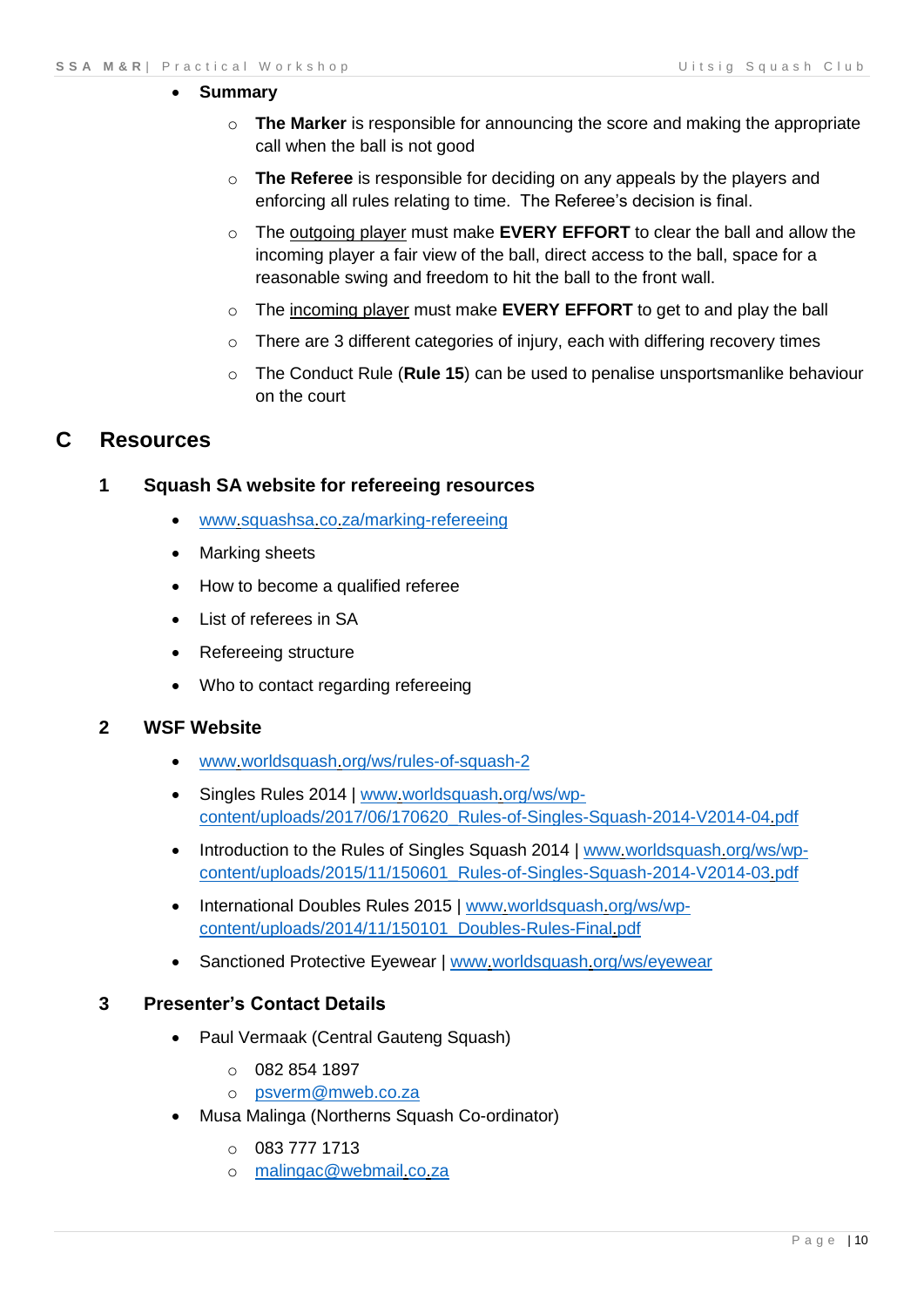# <span id="page-10-0"></span>**Appendix A |** Definitions of On-Court Code of Conduct Violations

#### **Time Wasting**

The unreasonable delaying of play, including unduly slow preparation to serve or to receive service, prolonged discussion with the Referee, unnecessary or excessive wiping of eye-wear, or delay in returning to court.

#### **Audible Obscenity**

The use of words commonly known and understood to be profane and uttered clearly and loudly enough to be heard by the Referee or spectators.

#### **Visible Obscenity**

The making of signs by a player using hands and/or racket or ball that commonly have an obscene meaning or import to reasonable people.

#### **Abuse of Ball**

Intentionally hitting a ball out of the court, hitting a ball dangerously or recklessly within the court, or hitting a ball with negligent disregard of the consequences.

#### **Abuse of racket, court or equipment**

Intentionally, dangerously or violently destroying or damaging a racket or equipment, or intentionally or violently hitting the court during a match.

#### **Verbal Abuse**

A statement directed at an official, opponent, spectator, or other person that implies dishonesty, or is derogatory or insulting.

#### Physical Abuse

The unnecessary touching of an official, opponent, spectator or other person.

#### **Unsporting Conduct**

Any misconduct by a player that is clearly abusive or detrimental to the sport, but that does not fall into the prohibition of any specific on-site offence contained herein.

Unsporting conduct shall include, but not be limited to, the giving, making, issuing, authorising of, or endorsing any public statement having or designed to have an effect prejudicial or detrimental to the best interests of the Tournament and/or to the officiating thereof.

#### **Dissent**

The making of unnecessary statements which demonstrate a disagreement with the Referee's decision: Championship Referee's decision or policy of the Tournament Director.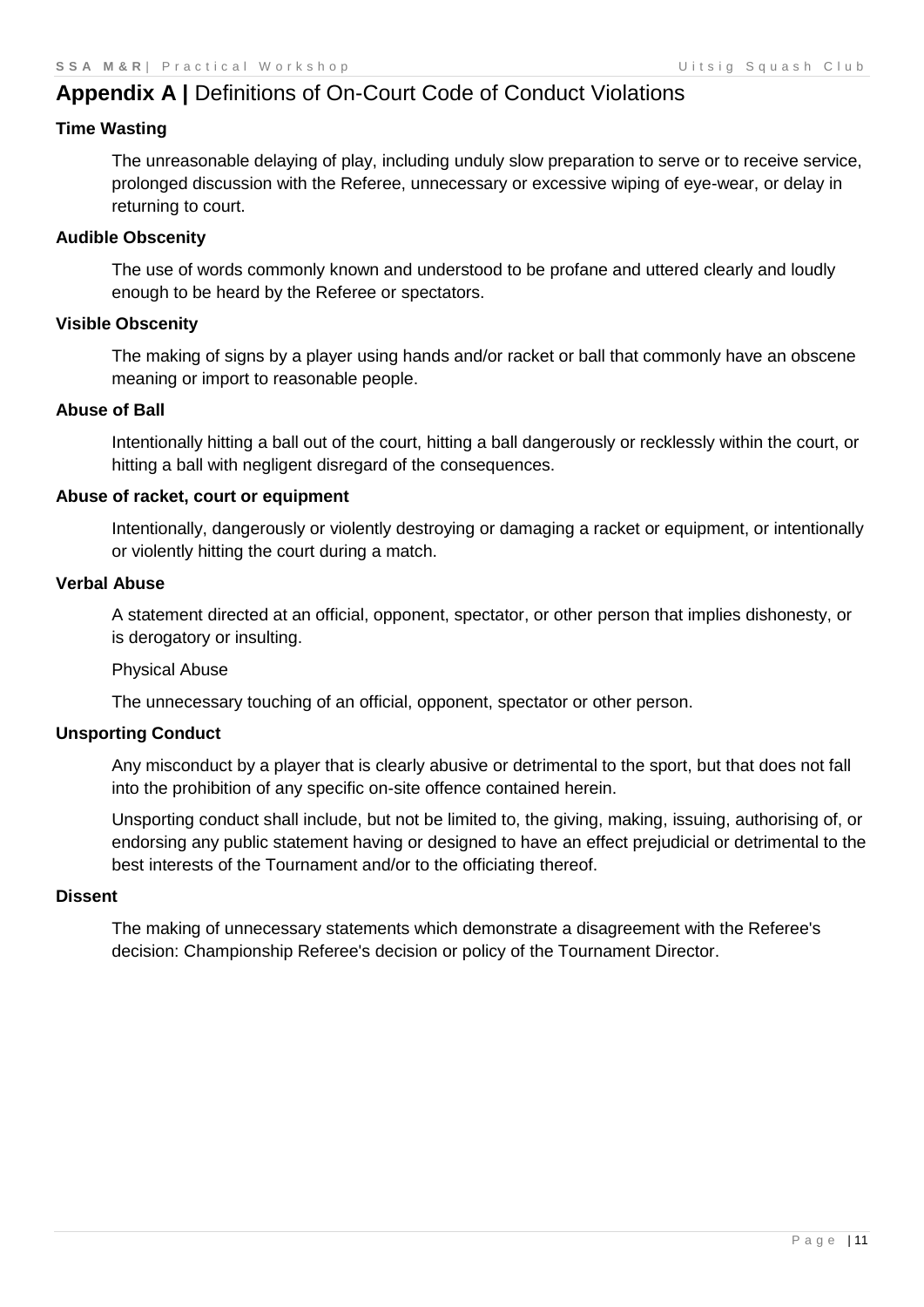# <span id="page-11-0"></span>**Appendix B |** Code for South African Referees

(This Code is according to the WSF Code for International Referees)

#### **General**

- 1. Referees must be in good physical condition.
- 2. Referees must have natural or corrected 20-20 vision and normal hearing.
- 3. Referees must have a full knowledge of the current Rules of Squash and their correct interpretation as laid down by the WSF.
- 4. Referees must not gamble anything in any manner in connection with any squash event.
- 5. Referees shall at all times conduct themselves in a professional and ethical manner and give due regard to the authority of any Squash South Africa representatives, other Referees and the tournament personnel.
- 6. Referees shall at all times maintain complete impartiality with respect to all players and shall not enter into any relationship or take any action which casts doubt on their impartiality as referees.
- 7. Referees must maintain an up-to-date activity log.

#### **When Refereeing at an Event**

- 1. Referees shall attend all meetings required by the Championship Referee.
- 2. Referees must adjust their own schedule s to the match schedule and the assignments they have been given.
- 3. Referees should arrive at least 30 minutes prior to the start of any session and must be prompt for all matches assigned to them.
- 4. Referees may not drink any alcoholic beverages until all the duties for the day are complete and the Championship Referee has released them.
- 5. Referees must not officiate in any match where their participation may cast doubt on their impartiality. Any real or perceived relationship, whether it is family, business, or other conflict of interest will render an official unsuitable for such an assignment.
- 6. Referees must not criticise or attempt to explain any calls or decisions by another Referee to anyone other than that Referee directly or to the Championship Referee privately. Where Referees agree to conduct assessments on each other, these should be done discreetly and should be co-ordinated through the **Championship Referee**.
- 7. Referees shall not participate in a media interview or meeting with a journalist, where any statement relating to squash refereeing can be printed or broadcast, without the approval of the Championship Referee.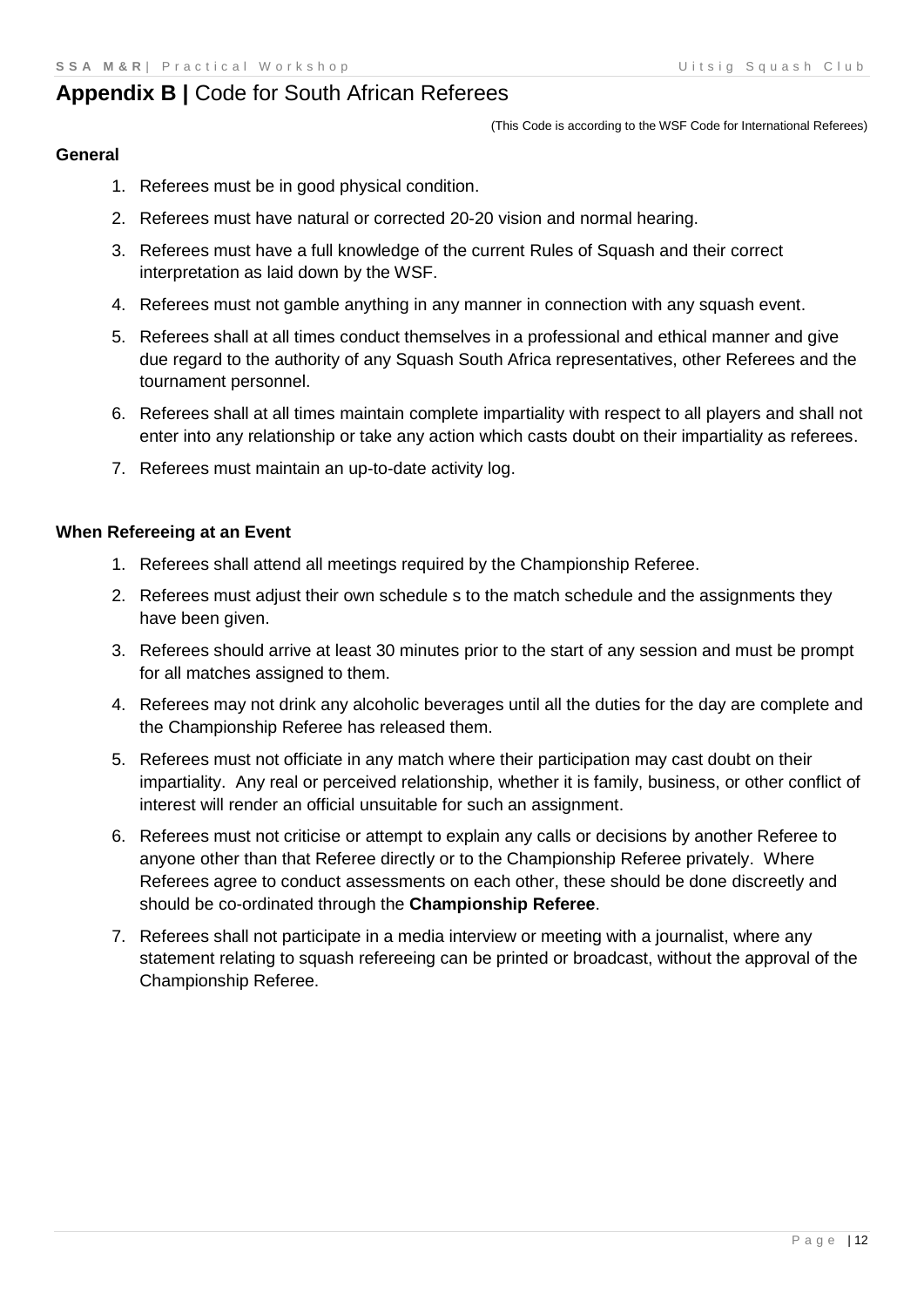# <span id="page-12-0"></span>**Appendix C |** The Role of a Technical Official in Sport

A technical official in sport has a unique and often difficult task to perform. The performance of the technical official has a direct impact on the result and often the enjoyment of the sport. Often an official goes through a period of self-analysis and self-doubt after a sports event. During this time an official may often analyse the event according to their own performance standards and the reactions of the people involved in the sporting event (e.g. athletes, coaches and supporters). Although self-analysis is healthy, it would be unwise to destroy one's confidence through destructive self-criticism.

Officials often realise that their position places them in a unique position of power. It is often the use of power by individuals that can enhance or detract from the enjoyment of the event. Officials should therefore accept the responsibility and unique role they play in sport.

#### **Physical Qualities**

Sports differ in the physical demands they make on technical officials. In some sports (e.g. rugby) the referee would be expected to keep up with the pace of the game and would therefore need to be as fit as the players they are refereeing. In other sports the technical officials are only required to sit and record results. However there are some general physical qualities which are applicable to all sports officials.

An official should ensure that they are physically fit enough to sustain the demands of their specific sport. Officials should also realise the benefits of fitness to one's general well-being as well as the benefits to their overall performance as a technical official.

#### **Some of the benefits include:**

- Being able to maintain the pace of the event.
- Improve decision making under pressure.
- Improves mental alertness.
- Improves concentration.
- Reduces the risk of injury.
- Leads to more enjoyment through better performance.

Remember that how you feel physically will influence how you perform mentally during the event.

Officiating in different sports require a person to remain focused and alert for different lengths of time. No matter what the time period of an event an official should ensure that they are physically prepared by:

Ensuring that they have eaten before the event so that they can concentrate and meet the demands placed on them by the event.

Ensuring that they have had enough rest and sleep before the event so that they can remain mentally alert for the duration of the event.

The image which an official projects will have a direct impact on the attitude of the people involved in the event. It is therefore vitally important for officials to project an image which gives a professional outlook. Officials should plan their clothing with care.

Appropriate comfortable dress should be worn. Try to avoid anything which could possibly be unprofessional and might put your position as an official in jeopardy.

#### **Psychological Qualities**

Officiating involves a number of aspects not least of which is the technical knowledge of the rules of ones chosen sport. Although a thorough knowledge of the rules is important, there is a definite art to being an effective official. Based on research in diverse sports, here follows a brief summary of the characteristics which top officials have in common.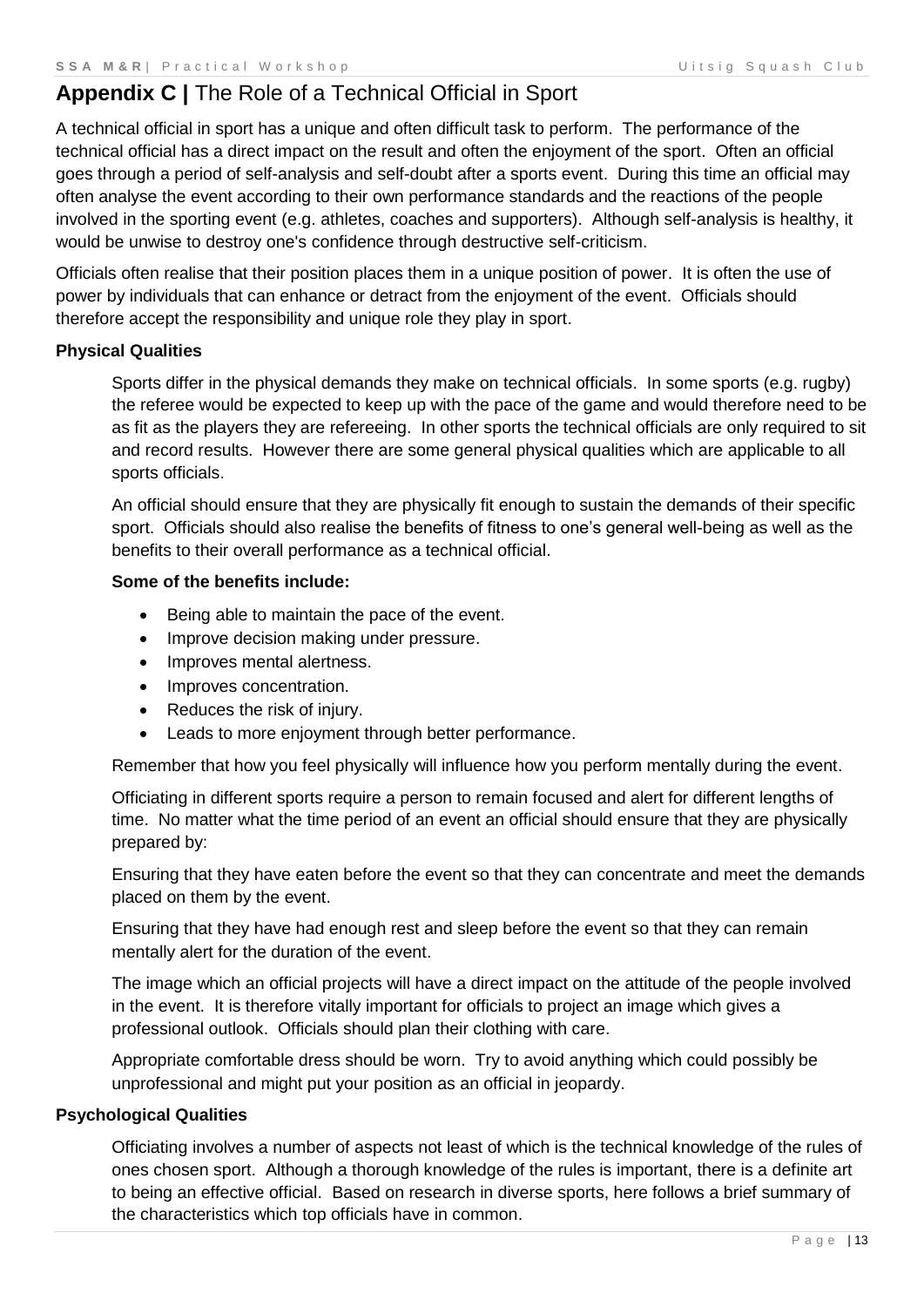#### **1. Consistency**

To achieve consistency an official should strive to ensure that their decisions are the same in similar circumstances. This means that the rules should be applied equally to all participants. Where athletes detect inconsistency they may attempt to abuse the situation and may create anarchy within the competition. This causes a lack of trust from all concerned and results in nobody enjoying the sport.

#### **To achieve consistency try to:**

- Apply the rules uniformly
- Demonstrate good, quick judgement
- Interpret the rules uniformly
- Know the rules well.

#### 2. **Rapport**

Rapport involves relating effectively with all role-players throughout a competition (e.g. players, coaches etc.).

There is a fine line between trying to win popularity and making enemies as an official. The yardstick to use is simply to treat everybody related to the competition with courtesy and respect. Avoid at all times being arrogant and officious and always keep in mind what your role entails.

#### **3. Decisiveness**

An official will improve their decisiveness over time and through experience. One should strive to make a decision a close to the infringement as is possible. Clear, decisive action is imperative and builds confidence in the official's ability. As an official be certain of what you saw: which law/rule was broken and the appropriate action to take.

#### **4. Poise**

Very often in the officiating environment an official will have to accept that they will not always be able to please everyone. On occasion an official has to make a decision which causes unhappiness amongst some of the people. At times like these an official should remain calm and stick with the decision which is right. To try and please everyone is futile and detrimental to the event. Part of being relaxed is not being afraid to make a decision and not to lose control. An official should always keep their emotions and actions under control.

#### 5. **Integrity**

As an official one has to ensure that the integrity of oneself and the event is upheld. Try at all times to officiate in an unbiased, honest manner regardless of the reactions of the people around. An official should always attempt to maintain their integrity by being aware of the following:

- Never place a bet on an event at which you are officiating.
- Avoid officiating when family or close friends might be involved or where an individual or team you coach might be involved.
- Avoid discussing players, officials or an event with anyone after the game if the discussion could compromise your position as an official.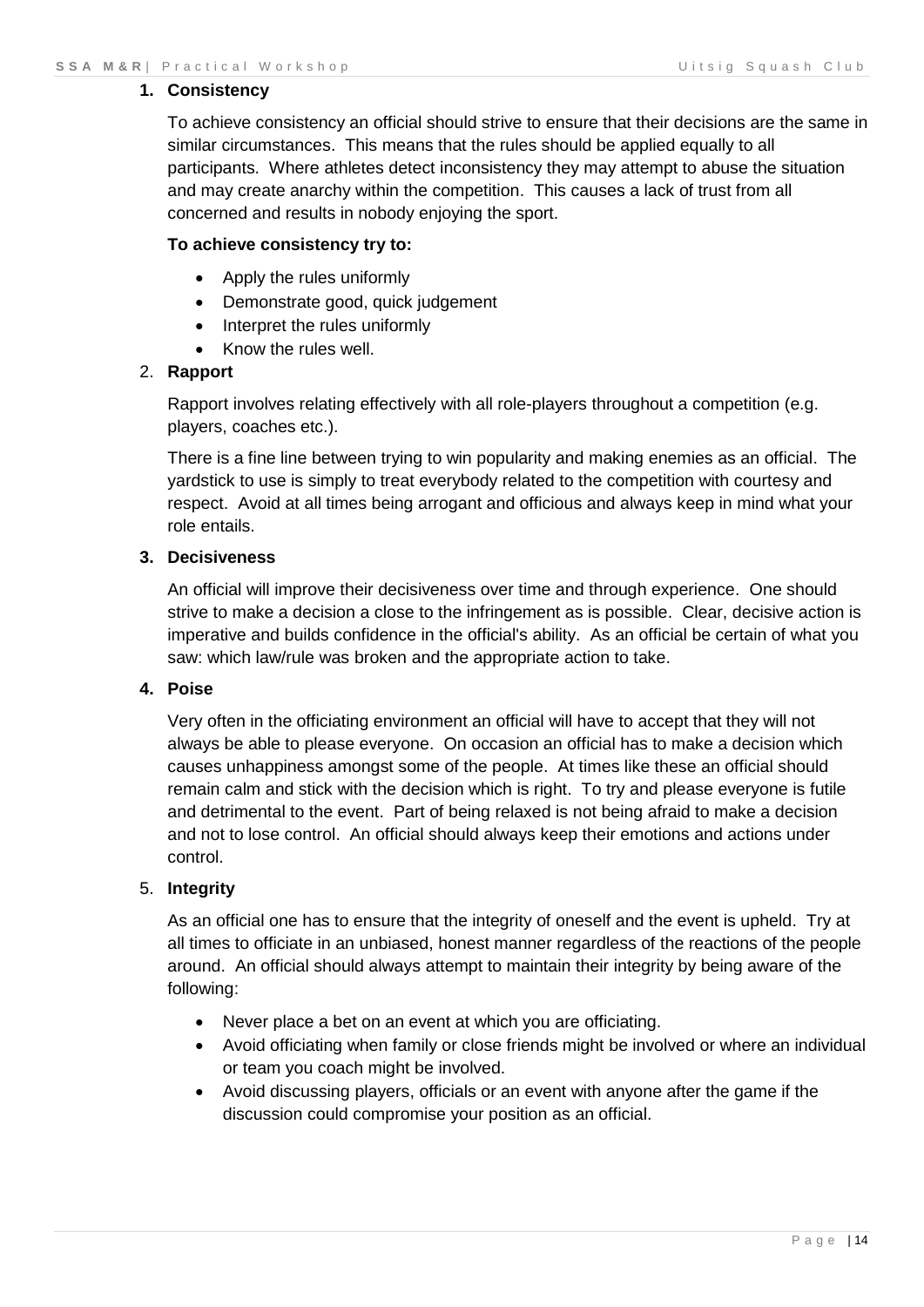#### **6. Judgement**

Good judgement begins with a complete and thorough understanding of the rules or laws governing the sport. Once an official has mastered the rules their judgement will improve with experience and confidence. A good official, through experience, will learn to focus on the event and to block out distractions around the focal point. An official should also try to move forward on a decision and be unconcerned with previous decisions or the reactions to these decisions.

#### **7. Confidence**

A confident official is one who has the ability to perform the necessary duties efficiently. Confident officials remain in control of the event in all circumstances and are well prepared and efficient in the decisions which they make.

#### **8. Enjoyment/ Motivation**

Many people have asked officials why they officiate. In many sports the officials are viewed as the "bad guys" of sport.

#### **Why then would someone choose to put themselves in this position?**

The answer is that officials enjoy their job and have a positive attitude towards officiating. When the enjoyment of officiating diminishes so does the motivation and at that point an official should seek alternative involvement in the sporting arena.

Officiating is physically and mentally demanding and therefore requires physical and mental preparation. The role of an official is to enhance an event and to obtain a fair and consistent result.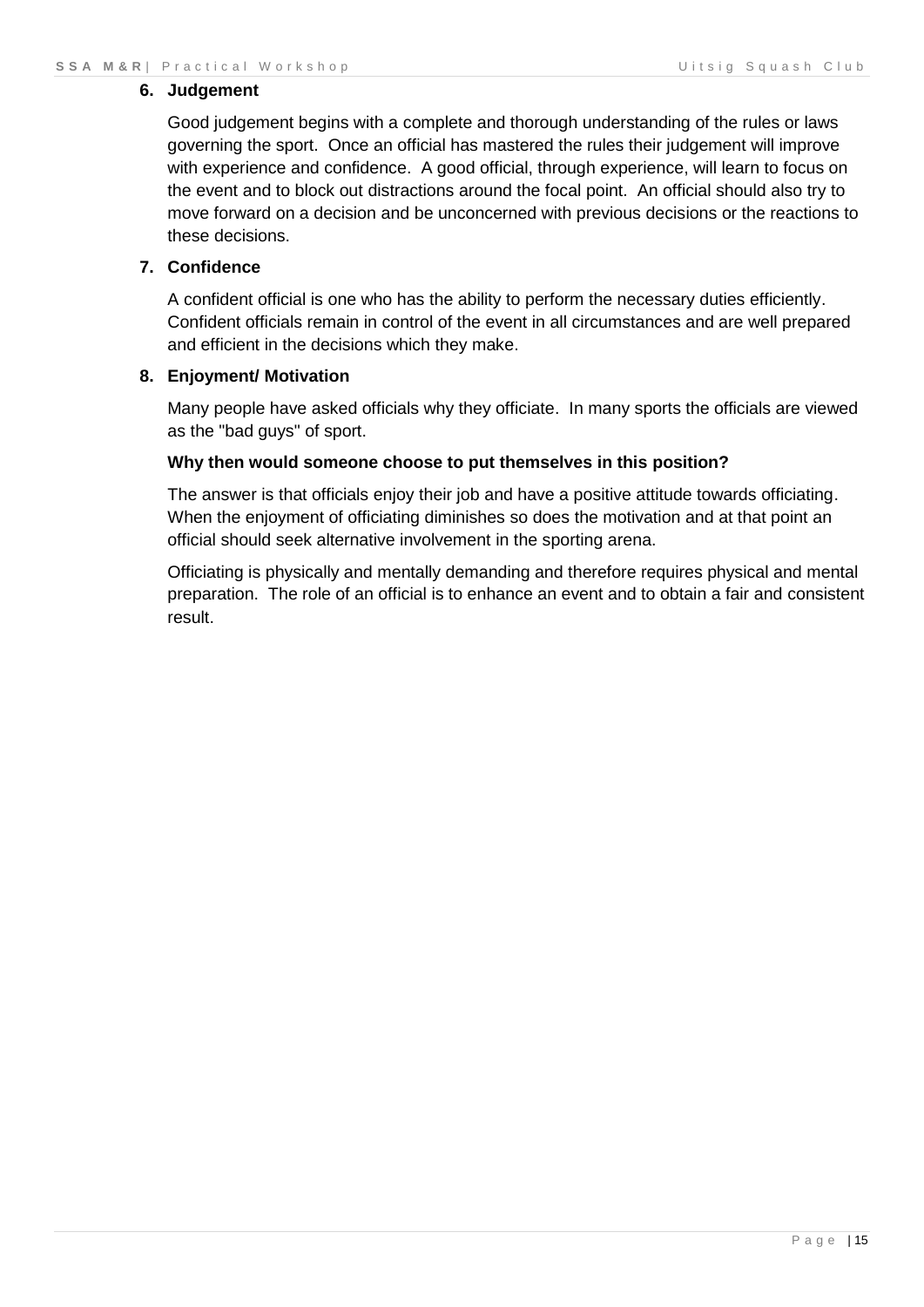Rod Symington

# <span id="page-15-0"></span>**Appendix D | Qualities of a Good Official**

# **1. Consistency**

The most important element of officiating in all sports. In squash it stands head and shoulders above all other considerations. At ALL levels of squash - from novice to international - consistency in decision making must be the primary goal of officials.

#### **Consequences of inconsistency:**

- 1. Players are always guessing what the referee's decision might be.
- 2. Players lose confidence in the referee.
- 3. The atmosphere on court may deteriorate.
- 4. The referee may try to "even up" calls, making the situation even worse.

#### **What is meant by consistency?**

- 1. All similar situations on the squash court are interpreted in an identical manner.
- 2. Both players are treated in precisely the same way.
- 3. Whether the referee awards a LET, STROKE or NO LET (or he/she applies the Code of Conduct), the decision is the same for both players in closely similar situations.

#### **How do we achieve consistency?**

- 1. Thorough knowledge of the rules.
- 2. Thorough knowledge of standard interpretations.
- 3. Experience, experience, experience.

Referee as often as possible at all levels.

Eradicate errors through familiarity.

Develop mental and emotional skills.

#### 2. **Decisiveness**

- 1. Make decisions quickly and decisively.
- 2. Anticipate decisions (watch the flow of play)
- 3. Hesitation = indecision =  $LET$

**NB ALWAYS** give the impression of being decisive (voice, bearing, appearance)

#### **3. Rapport with the players**

Cultivate effective communication skills (see Appendix F | **[A Referee's Phrasebook](#page-20-0)**)

DANGERS: **Overfamiliarity**, a **Patronising Attitude**, **Aggressive/ Sarcastic** behaviour.

#### **4. Poise**

(= self-control, self-confidence, balance)

#### 1. **Control your emotions**:

- a. Especially important in squash (speed, close quarters)
- b. Confrontation with player( $s$ ) = loss of emotional control
- c. Constant needling by players = undermining of emotional control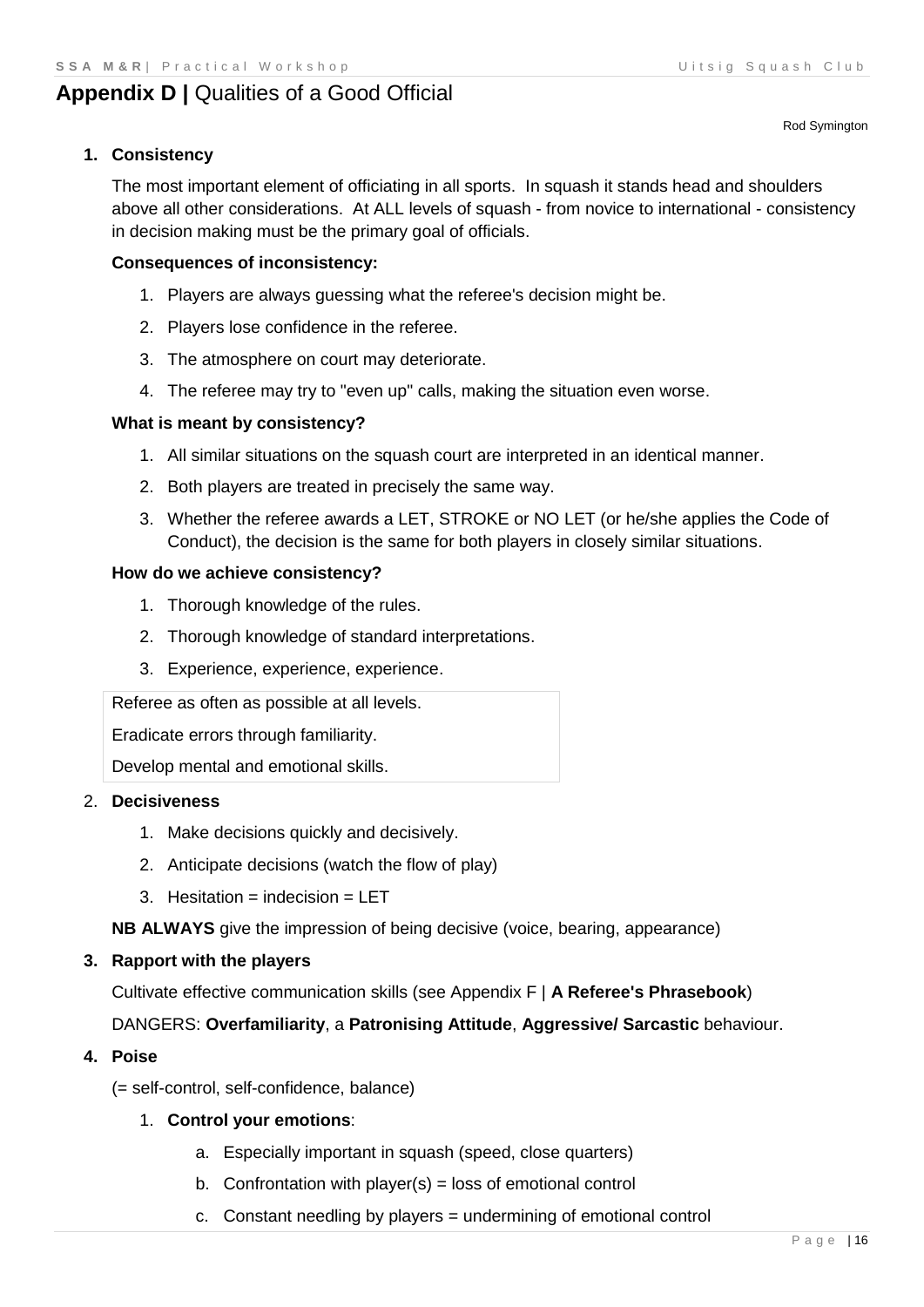- 2. **Remain dispassionate**: stay calm and poised
- 3. **Try to stay relaxed** (various techniques: deep breathing, muscle tensing, "*centering*".)
- 4. **Put possible errors behind you**: concentrate on the next rally.
- 5. **Maintain authority** and control over the game without raising your voice or losing your cool.

#### **5. Integrity**

- 1. Make every decision in an honest unbiased manner
- 2. Disregard the influence of players, coaches, spectators
- 3. Extend this attitude to your behaviour away from the court. If you develop a reputation for integrity players will ask for you as a referee because they trust your competence and integrity.

#### **6. Good Judgement**

- 1. Closely related to experience: the more often you judge a particular situation, the more competent and confident you become in making the correct decision.
- 2. Concentration: difficult in along game. Develop techniques for concentrating for Jong periods.

#### 7. **Confidence**

- 1. Develop self-confidence in your competence and abilities as a squash official.
- 2. While it is important to recognise errors and to accept constructive criticism, these factors should not outweigh your belief that you are good at what you do.
- 3. There is danger in being over-confident: it leads to decreased performance.
- 4. Attempting to referee matches at too high a level is also dangerous. Self-confidence comes from knowing that you are ready for the challenge and demands that a particular match is going to place on you.
- 5. You should have a total awareness of what is going on at all times with the players and the court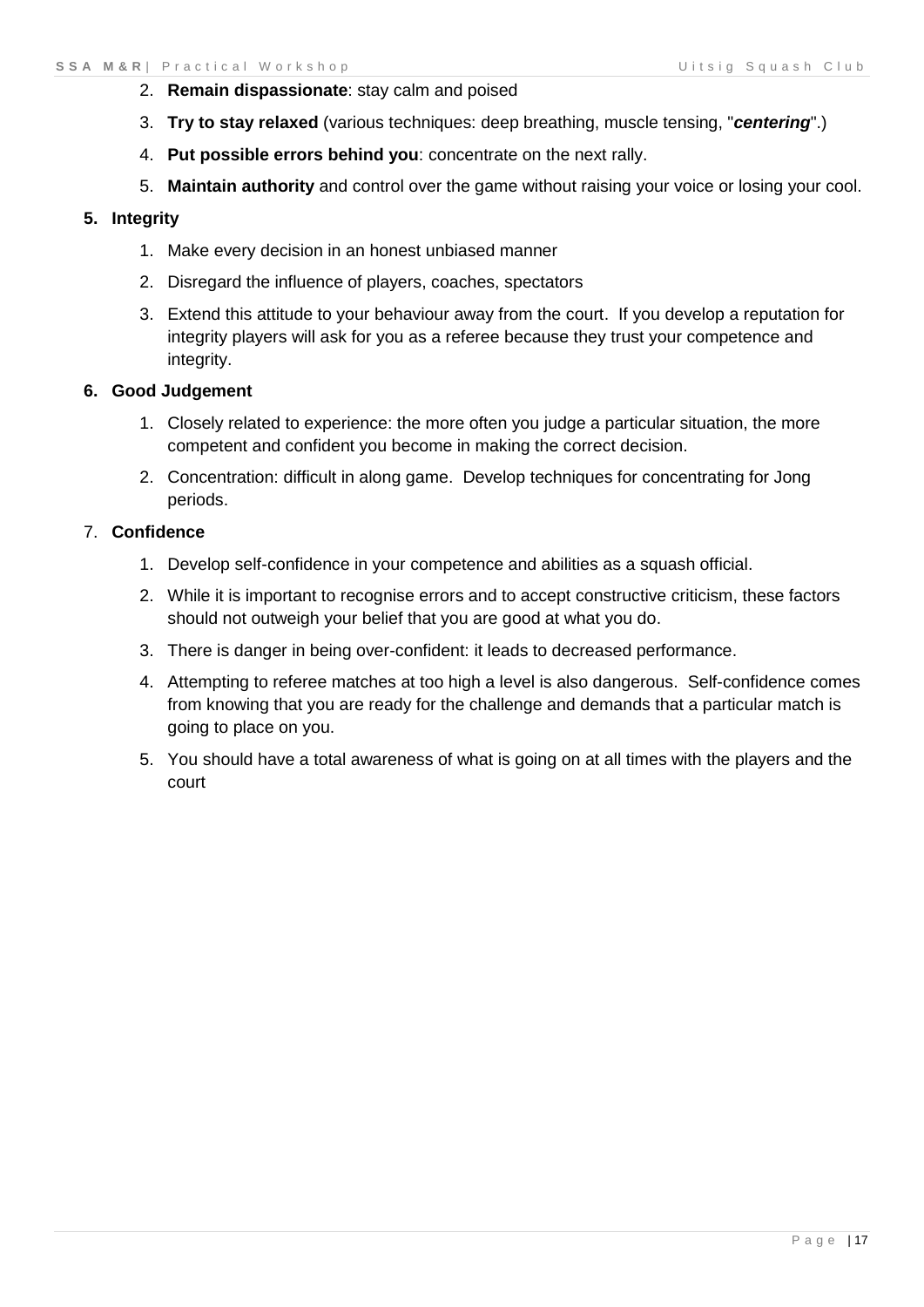# <span id="page-17-0"></span>**Appendix E |** Conduct on Court - Guidelines for Rule 15 Violations

Rule 15 mandates that, in the event of unacceptable behaviour on court, the Referee "shall penalise the player." However, the severity of the offence and the nature of the penalty are left to the discretion of the Referee. This has led to the imposition of different penalties (or none at all) for similar offences, depending on who is refereeing. On the one hand, a harsh (inappropriate) penalty might be assessed for a single or mild offence; while on the other hand, a serious offence is penalised lightly, or not at all. The players do not know in advance what standards will be applied, and the Referees are left individually to set their own standards.

The development of these Guidelines is an attempt to bring some order to the existing chaos, and to offer both Referees and players some guidance on the application of Rule 15. If Referees follow these Guidelines fairly closely, then players will know in advance what the standards are in relation to Rule 15. This is, in effect, no different from the desirability of knowing what the standards are for the application of the rules concerning interference: a greater measure of consistency is the aim. The achievement of such consistency will greatly benefit the sport of squash.

Referees will apply the following Guidelines in the appropriate circumstances. While the Referee under Rule 15 retain s discretion in deciding whether or not there has been an offence under that Rule, once the Referee has decided that an offence has occurred, the following act ions MUST be taken:

#### **Abuse of equipment (racket or ball or other equipment)**

- Minor offence (e.g. throwing the racket onto the floor after losing a game, hitting the ball hard after the rally is over): Conduct Warning
- Major offence (e.g. deliberately breaking the racket; smashing the racket against the wall; hitting the ball or throwing the racket out of the court): Conduct STROKE

#### **Audible or Visible Obscenity**

- Minor offence (e.g. muttered expletive; blaspheming): Conduct Warning
- Major offence (e.g. audible obscenity): Conduct STROKE

#### **Time-wasting**

- Minor offence (e.g. a few seconds late back on court; taking excessive time to serve): Conduct Warning
- Major offence (e.g. very late back on court; prolonged discussion with Referee): Conduct STROKE

#### **Dissent**

- Minor offence (e.g. questioning a decision): Conduct Warning
- Major offence (e.g. prolonged or repeated questioning of ordisagreement with decisions) : Conduct **STROKE**

#### **Abuse of Official**

- Minor offence (e.g. unflattering comments about official or decision s): Conduct Warning
- Major offence (e.g. pejorative comments about official or decisions): Conduct STROKE
- Severe offence (e.g. hitting ball at official or into spectators; throwing racket at official or into spectators): Conduct Game or Match (depending on the severity of the offence and the danger caused)

#### **Excessive Physical Contact**

Minor offence (e.g. running into the opponent): Conduct warning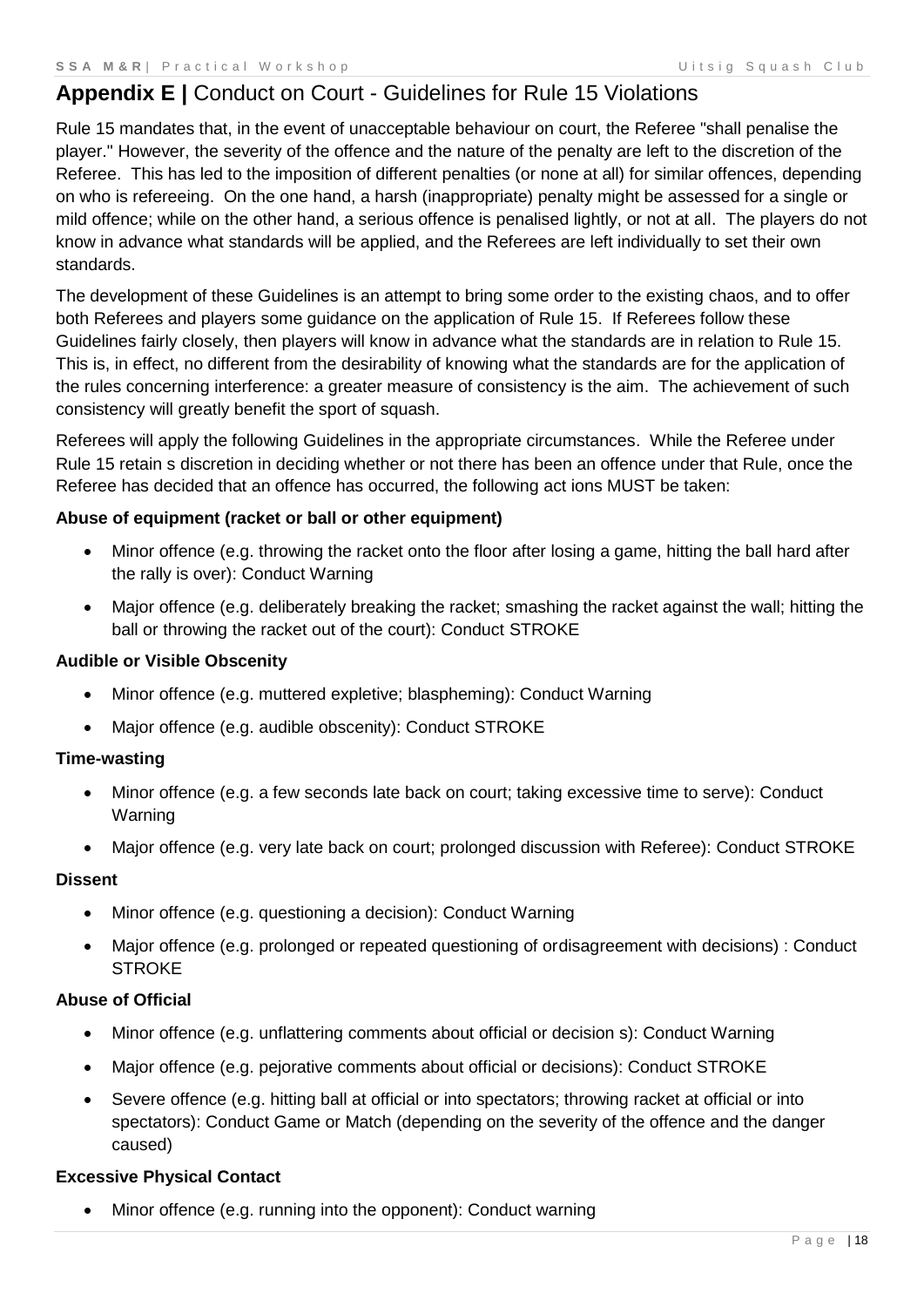- Major offence (e.g. physical abuse of the opponent): Conduct STROKE
- Severe offence (e.g. deliberately injuring the opponent; dangerous play that injures the opponent): Conduct Game or Match (depending on the severity of the offence and the extent of the injury caused)

#### **Unsporting conduct**

- Minor offence (e.g. making negative comments to the opponent): Conduct Warning
- Major offence (e.g. repeated negative or pejorative comments to the opponent; any attempt at intimidation of the opponent): Conduct STROKE
- Severe offence (e.g. extreme behaviour that brings the game into disrepute): Conduct Game or Match (depending on the severity of the offence)

#### **Coaching**

- First occurrence: Conduct Warning
- Second occurrence: Conduct STROKE and expulsion of offending person

#### **Repeated and Excessive Bad Conduct**

When, in the Referee's opinion, the player is guilty of repeated acts of unacceptable conduct on court following the imposition of the penalties outlined above, the Referee may impose for the next occurrence of the offence either the same penalty for the second offence or a more severe penalty than the one already imposed. However, if a Conduct Warning has been given for both the first and the second offences, for the third offence of a similar nature a Conduct STROKE must be applied. (Example: If a player has received a Conduct Warning for Dissent, on the next occurrence of this offence, either a Conduct Warning or a Conduct STROKE may be imposed. On the third occurrence, however, a Conduct STROKE is mandatory.)

#### **Reporting Process**

When a conduct penalty (other than a warning) is imposed against a player, the Match Referee and the Tournament Referee (TR) must report the incident using the Conduct on Court Report Form.

Should the TR have to take action against a player for any other (off-court) conduct violation, it is essential that a written report be sent to Squash South Africa (SSA) and the Referee Committee (RC) within seven (7) days of the incident. The report should cover the following details:

- Name of Tournament, dates and venue
- Name of individual against whom the complaint is made
- The name(s) and status (e.g. Official, Referee, Marker, Social, Committee, Spectator, Press, Administration) of those involved
- A detailed report of the incident from the TR
- Action taken (if any).

The report may also cover incident s involving the organisation and administration of the event including:

- Late withdrawal:
	- o **Main Draw**: after the closing date for entries
	- o **Qualifying**: 7 days after the closing date for entries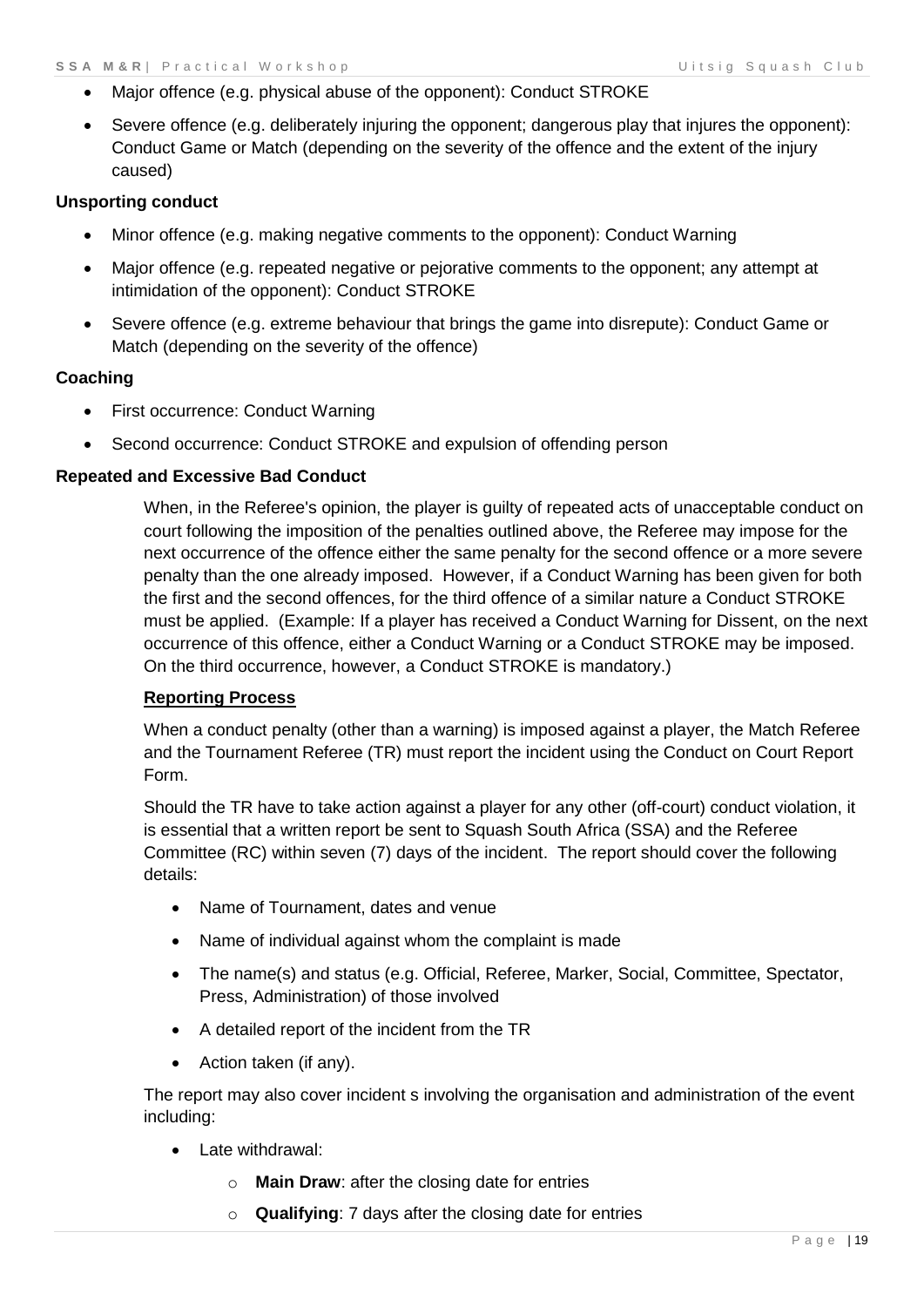- Punctuality: any player not ready to play within ten (10) minute s after the match is called and where the TR or Tournament Director defaults the player
- Dress and Equipment: wearing of unacceptable attire, including sweatshirts, gym shorts, running shorts, T-shirts and failing to comply with an order from the TR to change
- Leaving Court: leaving the court area during a match without the permission of the Referee
- Best Efforts: failing to use best efforts to win a match
- Failure to complete a match unless reasonably unable to do so.

#### **Process for Dealing with Conduct on Court Violation Reports**

- The Director of the Disciplinary Committee, in consultation with his/her committee, should review each report in conjunction with any previous reports on the same player
- If the violation occurs at a WSF event, the Director should then determine whether the individual incident, or the pattern of behaviour, warrants any further action within 24 hours
- A charge of "bringing the game in to disrepute" or "unsporting" behaviour may be laid, banning the player from taking part in future WSF World Championships
- If a charge is not warranted, the report will be kept on file and may become relevant if there are further violations that warrant a charge because of the accumulation of violations, or may be relevant as part of the player's history if a penalty is being considered for another offence
- If no action is to be taken, a warning letter should be sent to the player copying both his Member Nation, Regional Federation and PSA or WSA as appropriate
- Copies of the Rule 15 report form and a report of any action taken should be forwarded to the player's Member Nation, Regional Federation and PSA, as appropriate
- The Referee who submitted the original report should receive a copy of the Disciplinary Committee's report, whether any further action is taken against the player or not.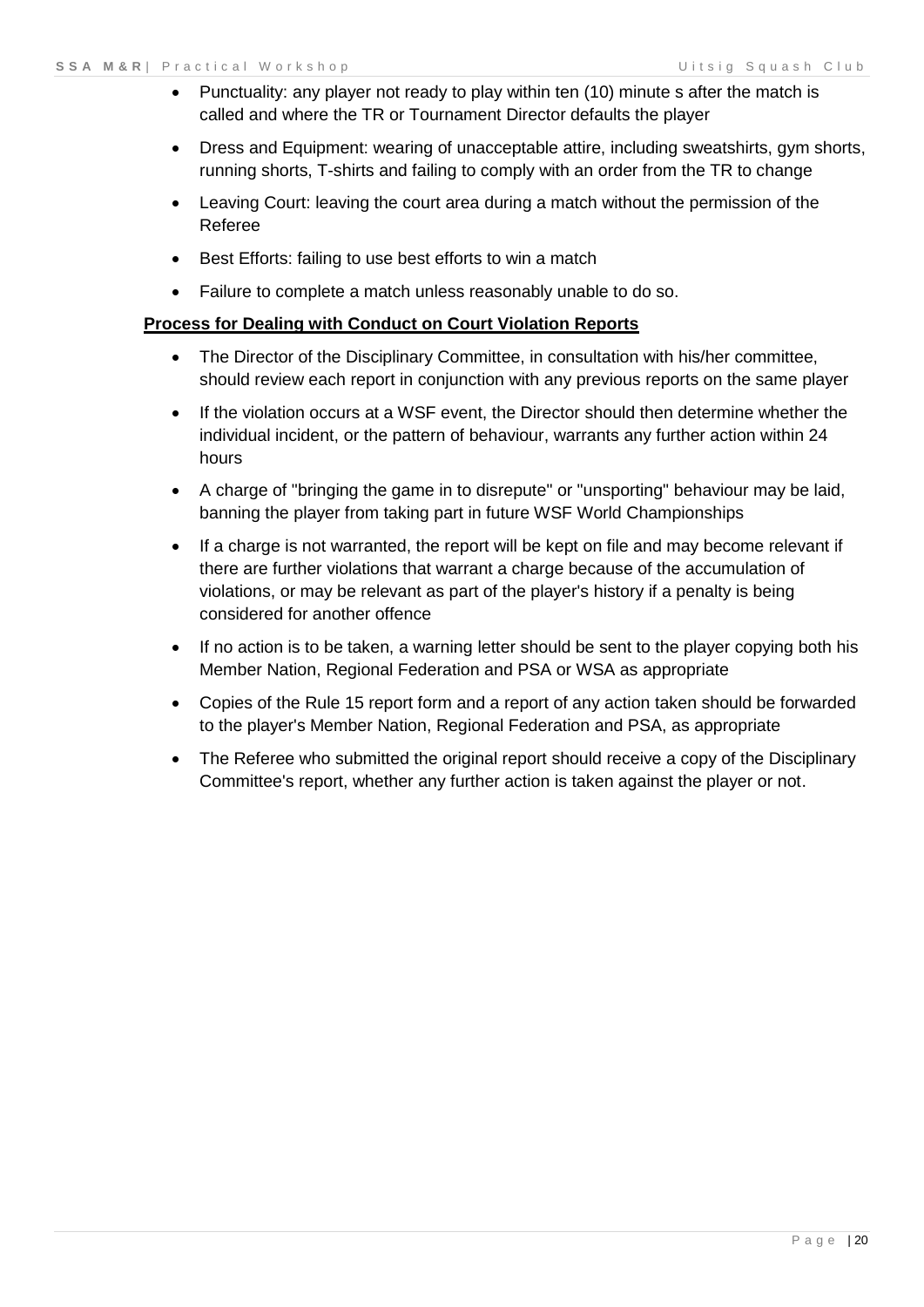# <span id="page-20-0"></span>**Appendix F |** A Referee's Phrasebook

Some suggested calls and explanatory comments:

- 1. When a player **appeal a call** by the Marker and the Referee wishes to confirm the Marker's call: "The ball was down/ out/ not up/ good." Never say "*I thought…*"
- 2. When a player **protests a decision** of "NO LET":

"You could have reached the ball.''

"The ball was past you."

"You did not make every effort."

"The ball hit the nick."

- 3. When a rally ends and a **player appeals** one or more of the opponent's shots during the rally: "All balls were good."
- 4. When the Referee is unsure:

"I cannot be sure, play a LET please."

"I was unsighted, play a LET please."

5. When a player wishes to **prolong a discussion**:

"Play on please." Ask the Marker to call the score.

6. When a **player is in the way** and a STROKE is awarded to the opponent:

"Your opponent could have played a winning shot."

"You were in the way."

- "You must clear out of your opponent's way."
- "You must give your opponent freedom of STROKE."
- "You are crowding your opponent."
- 7. When a **player persists in being in an opponent's way**:

"Mr Hacker, you are not clearing."

"Mr Clobber, you are crowding your opponent."

8. When **allowing a LET**, rather than an expected STROKE:

"The ball was too tight."

"Your opponent was clear but there was a reasonable fear of hitting the opponent."

#### 9. **Never, never ask players if they would like a LET**!

If you are unsure whether or not the player is asking for a LET simply wait. Don't say a word until the player actually asks for a LET. If a player uses sign language or mumbles something barely audible, you may assist by asking "Are you asking for a LET?" (*more for clarification than anything else.*)

**A final comment**: Always be firm, yet polite: decisive, yet friendly: self-confident yet approachable: In other words, **just perfect**!

Always control the crowd - as regards noise and cell phones.